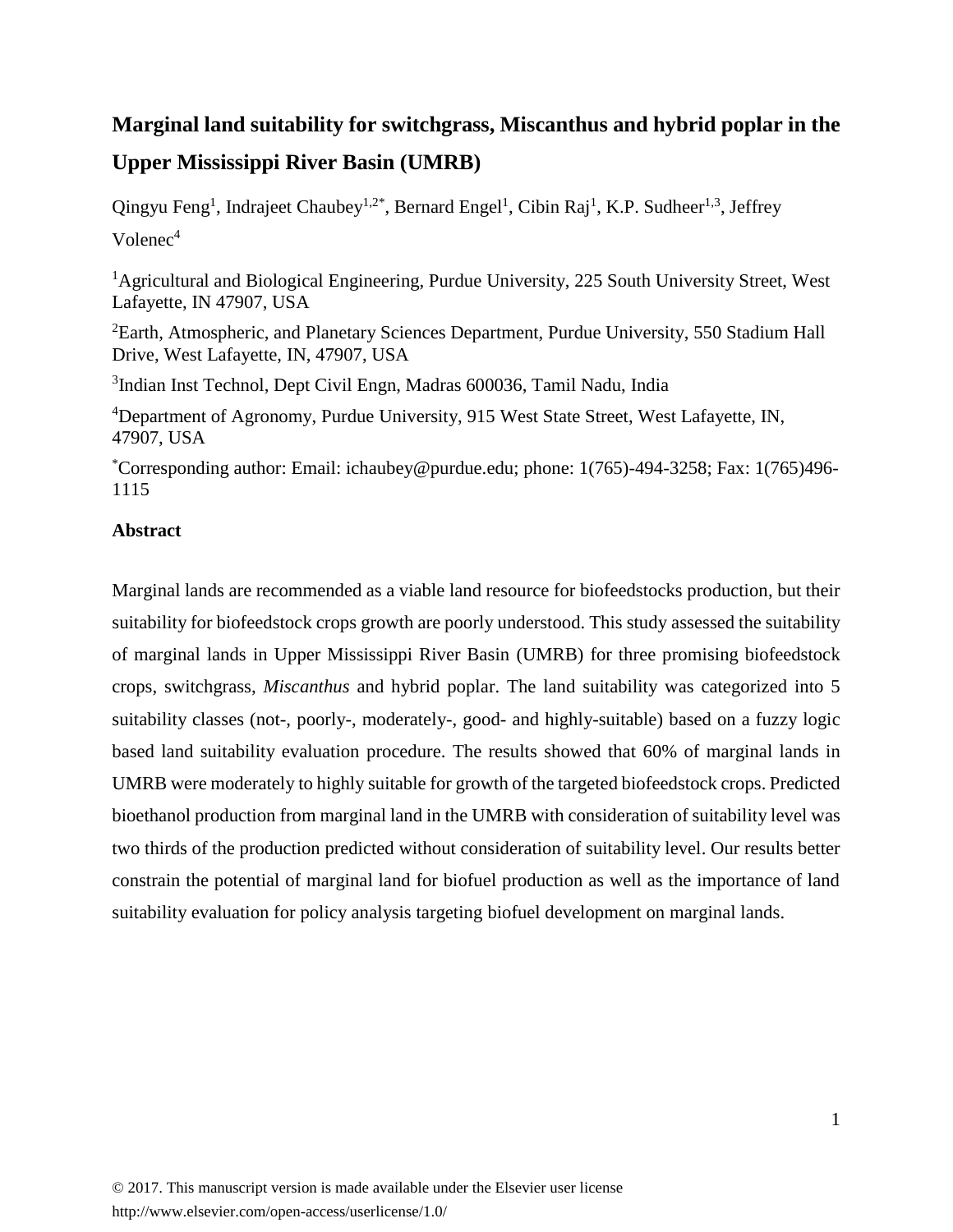#### **Keywords:**

switchgrass, *Miscanthus*, hybrid poplar, bioenergy, marginal land suitability, fuzzy logic

#### **1. Introduction**

In response to climate change and energy crisis, biofuel is considered a partial solution to meet future energy requirements. Many countries including the U.S. have developed ambitious biofuel goals which require producing vast quantities of biomass. Achieving these ambitious biomass production goals is challenging due to the potential competition for agricultural resources already being used to produce food, animal feed, and fiber (Harvey & Pilgrim, 2011). Agricultural land is already under pressures from various sources including the demand for food to feed by the current and projected population, land degradation, urbanization, among others(Harvey & Pilgrim, 2011; Kastner *et al.*, 2012). Consequently, marginal land is proposed for biofuel production to alleviate the potential risk of competing for land currently used for agricultural production of conventional food/feed crops (Gelfand *et al.*, 2013; Cobuloglu & Büyüktahtakın, 2015). For biomass production, marginal land is generally considered as a set aside land and unsuitable for row crop production (Kang *et al.*, 2013a). Marginal land availability estimate to be range from 0.1 to 1 billion ha globally (Kang *et al.*, 2013b). However, the actual conversion of marginal land for biofeedstock production is not straightforward and efforts are needed to quantify the potential economic and environmental impacts on hydrology and water quality processes (Lewis *et al.*, 2014).

Heterogeneous quality of marginal land is one of the difficulties for practically converting marginal land for biomass production. Land could be considered marginal for many reasons including poor soil structure, soil degradation, site abandonment (Campbell *et al.*, 2008; Milbrandt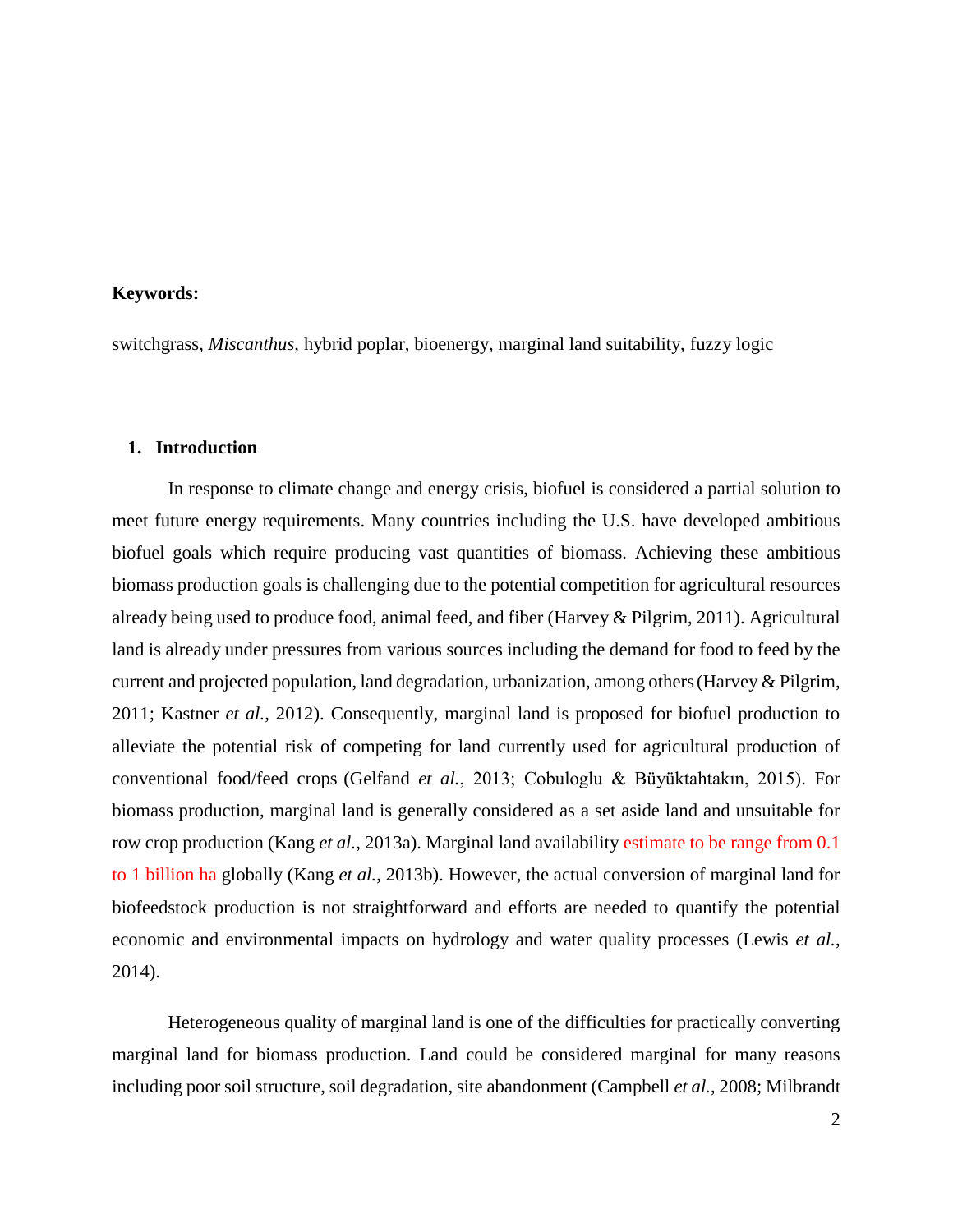*et al.*, 2014) or environmental contamination (Gopalakrishnan *et al.*, 2011). Lands located along streams and roads are also considered as marginal (Gopalakrishnan *et al.*, 2009; Lu *et al.*, 2009). The quality and productivity of these different types of marginal lands vary considerably. Theoretically, all of these lands could well-suited for biofeedstock crop production, which is the assumption made by previous studies estimating the contribution of marginal land to the US biofuel production (Campbell *et al.*, 2008; Cai *et al.*, 2011). This assumption could not be verified in reality since their heterogeneous qualities result into different suitability for biomass crop growth (Shortall, 2013).

Generally, perennial biomass crops such as switchgrass, *Miscanthus* (*Miscanthus x giganteus*), and hybrid poplar (*Populus deltoides x Populus nigra*) are recommended to be produced on marginal lands (McLaughlin & Adams Kszos, 2005; Heaton *et al.*, 2008; Sannigrahi *et al.*, 2010; Werling *et al.*, 2014). These perennial crops are selected as candidate biofeedstock crops due to their higher biomass yield and relatively low input requirement compared to traditional annual crops (McLaughlin & Adams Kszos, 2005; Heaton *et al.*, 2008). These properties not only are ideal for being candidates of biofeedstock crops, but also could bring positive impacts on environment, ecosystem services and sustainability of marginal land (Kang *et al.*, 2013b). For example, the high biomass production often reduces erosion by providing better surface protection and minimizing runoff (Vaughan *et al.*, 1989; Parrish & Fike, 2005; Feng *et al.*, 2015). These benefits are based on successful establishment and good aboveground growth, which, in turn, depend on quality of land and proper management practices. Even though these perennial crops are considered to be more widely adaptive than annual crops, their production could still be constrained by environmental factors such as climate conditions, slope, soil depth, salinity, and others. Indeed, marginal lands tend to have more of these constraints than does prime farmland. Therefore, evaluating the suitability of marginal land to support proper land use planning for sustaining both biomass production and environment is needed.

Land use suitability evaluation is a procedure determining qualities of a given land type for a desired purpose (Elsheikh *et al.*, 2013). There are two broad classes of methods, which are the computer-assisted overlaying based methods and the multi-criteria decision making-based methods (Malczewski, 2004). These methods have been developed and applied within Geographic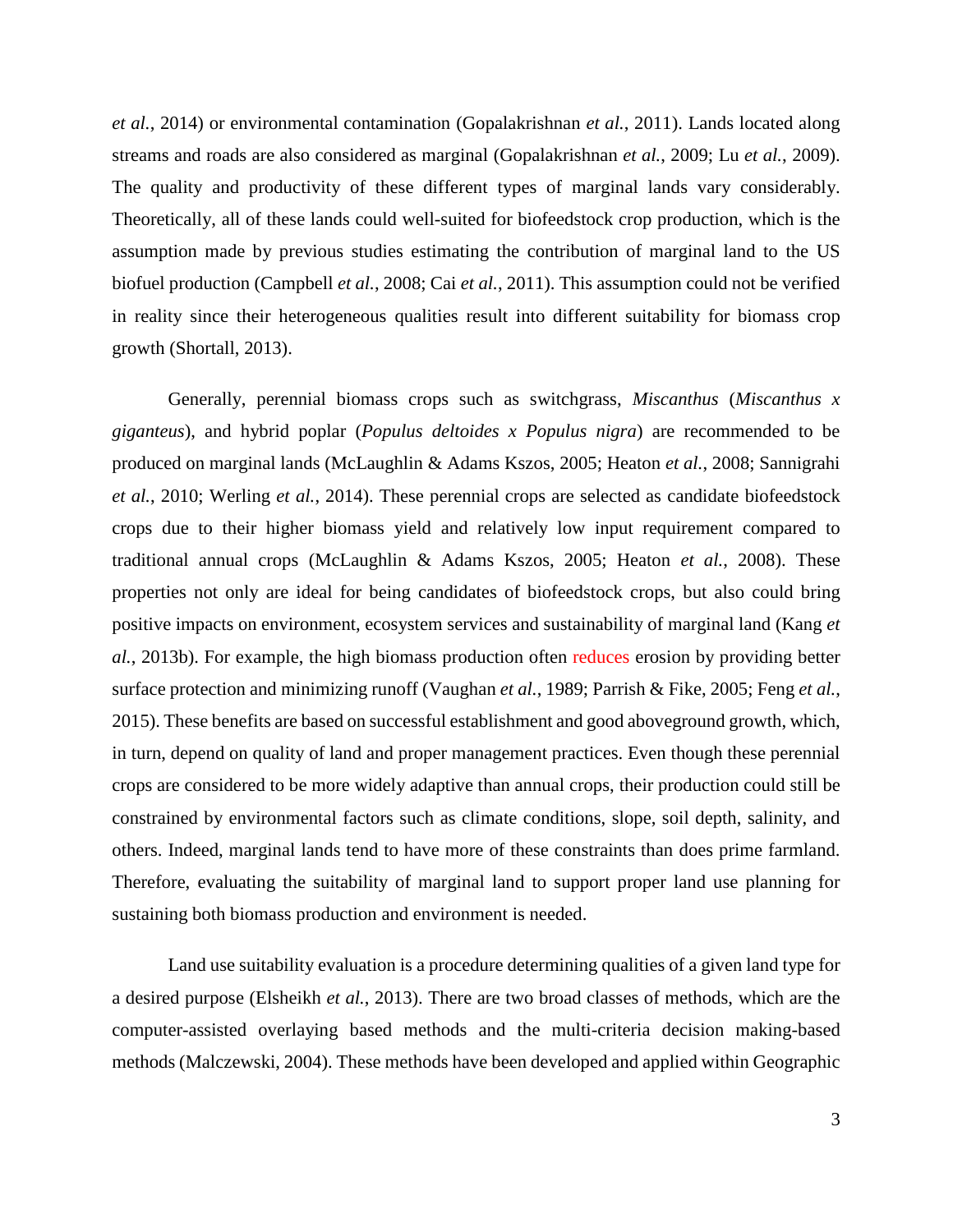Information System (GIS) frameworks to evaluate land suitability for various land use types including biomass crop production (Malczewski, 2004). The procedure based on fuzzy logic system is among the most popular methods for its ability to deal with evaluation problems involving imprecise and uncertain data (Malczewski, 2004; Joss *et al.*, 2008). For the land suitability evaluation of biofeedstock crops, the fuzzy logic based land suitability assessment procedure is suitable for two reasons: (1) the understanding of growth constraints on biofuel crops are empirical; and (2) even though multiple plot/field years of study data have been collected on biofeedstock crop growth, these crops have not been widely planted like corn (*Zea mays*), soybeans (*Glycine max*) and wheat (*Triticum aestivum*). Understanding growth limitations of these biomass crops currently relies on experts' opinion or limited experimental evidence. Moreover, scaling up inferences from plots/fields to larger area brings uncertainty embedded in the data for large area analysis. For example, soil properties are commonly included in land suitability assessment (Joss *et al.*, 2008; Elsheikh *et al.*, 2013). Soil data are available for the entire continental US (e.g., the Soil Survey Geographic Database or SSURGO). In reality, values in soil properties are not as homogeneous as the data shown in "the component" level in the SSURGO database and will have some spatial variation. The fuzzy logic system could help reduce the effects on suitability evaluation conducted with the empirical understanding of crop growth constraints and the precise and time-invariant properties in the available data.

A significant gap in our knowledge exists because we do not know the site-specific suitability of marginal land for biofeedstock crops. The overall goal of this study is to evaluate the suitability of marginal land to growth of switchgrass, *Miscanthus*, and hybrid poplar. Specific objectives include: 1) identify marginal land resources in the Upper Mississippi River Basin (UMRB) area; 2) conduct a comparative analysis of marginal land suitability for growth of switchgrass, *Miscanthus* and hybrid poplar based on fuzzy logic modeling; and 3) predict biofuel production from three biofuel crops in the context of land suitability information and the impact on food production in this region.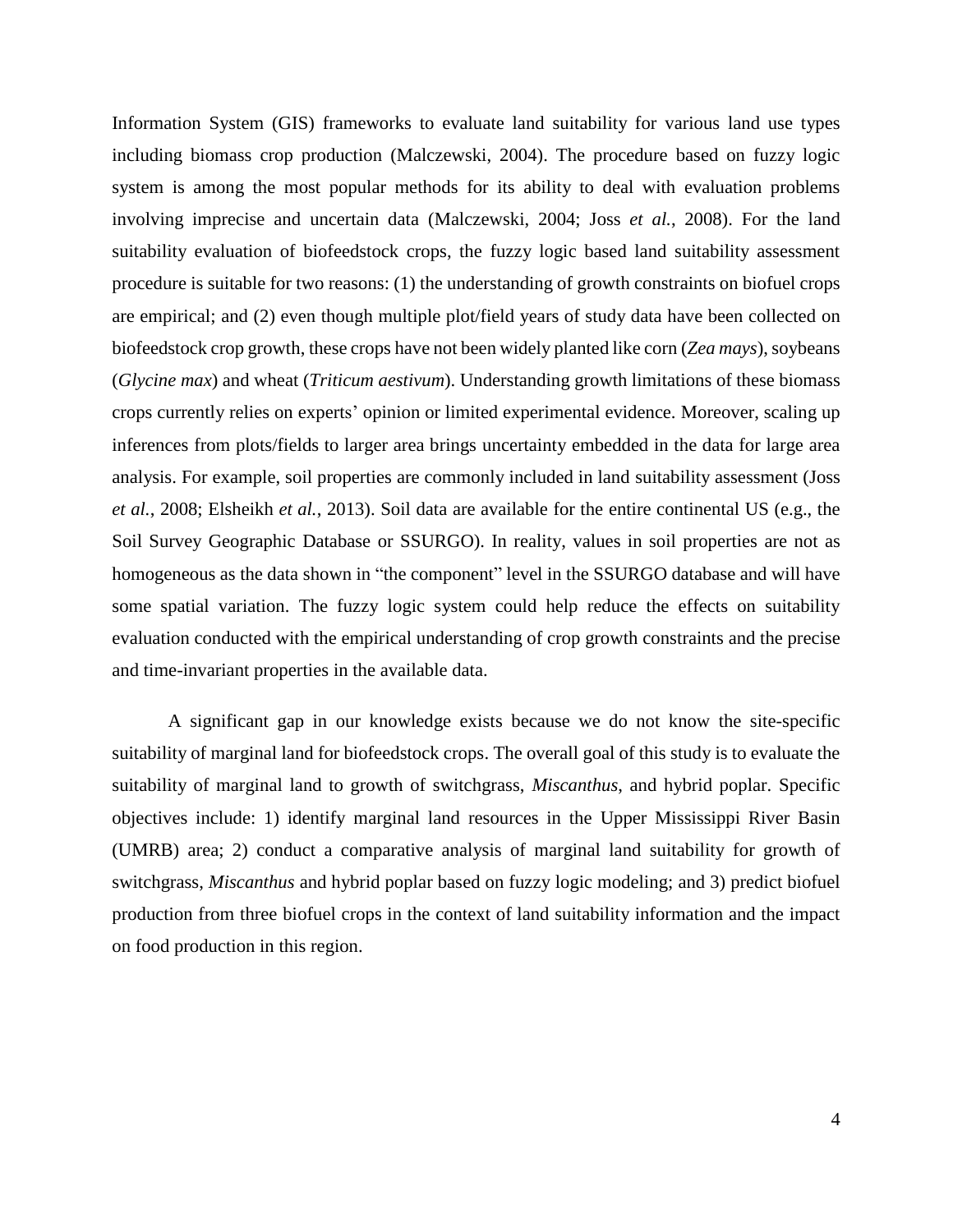### **2. Methods**

#### *2.1 Study area*

The UMRB is located in the center of the Corn Belt in the US, with almost half (43%) of its total area (493,000 km<sup>2</sup>) covered by row-crop agricultural land (primarily corn and soybean land) (USDA National Agricultural Statistics Service Cropland Data Layer. 2014) and another 16% by pasture land. The great amount of corn production makes this region an important source area not only for food/feed but also for grain based biofuel (Wu *et al.*, 2012) as well as the major contributor of nitrogen losses to the Gulf of Mexico (Srinivasan *et al.*, 2010). The predicted reduction of 20% nitrate nitrogen loss from the Mississippi and Atchafalaya River Basin by producing switchgrass (Costello *et al.*, 2009) indicates the potential of environmentally sustainable production for biofeedstock. Especially, the production of perennial biofuel crops on marginal land has the potential to bring greater environmental benefits. Thus, it is meaningful to evaluate the suitability of marginal land in this region for the production of three promising biofuel crops.

#### *2.2 Marginal land in the UMRB region*

This study focused on three marginal land types: 1) cropland and grassland with land capability class (LCC) 3 to 8 (Gelfand et al., 2013) and other agricultural land with LCC 5 to 8; 2) land located within 10 meters along streams and roads (Gopalakrishnan et al., 2009, 2011; Tang et al., 2010), where forest and developed land were excluded from the analysis; and 3) idle/barren/fallow land. After mapping these three types of marginal land, those that were identified as protected lands based on the national Protected Areas Database (PAD-US v1.3) were removed from the analysis. Datasets used to identify these marginal land are described in the Supporting Information (SI) Table S1.

#### *2.3 Marginal land suitability evaluation system*

Figure 1 provided a flowchart of methods used in this study. The ultimate products of this study were land suitability class maps for switchgrass, *Miscanthus*, and hybrid poplar. Suitability class was determined based on Land suitability index (LSI), which represented the degree of land suitability for growth of the three targeted biofeedstock crops. The LSI values ranged from 0 to 1,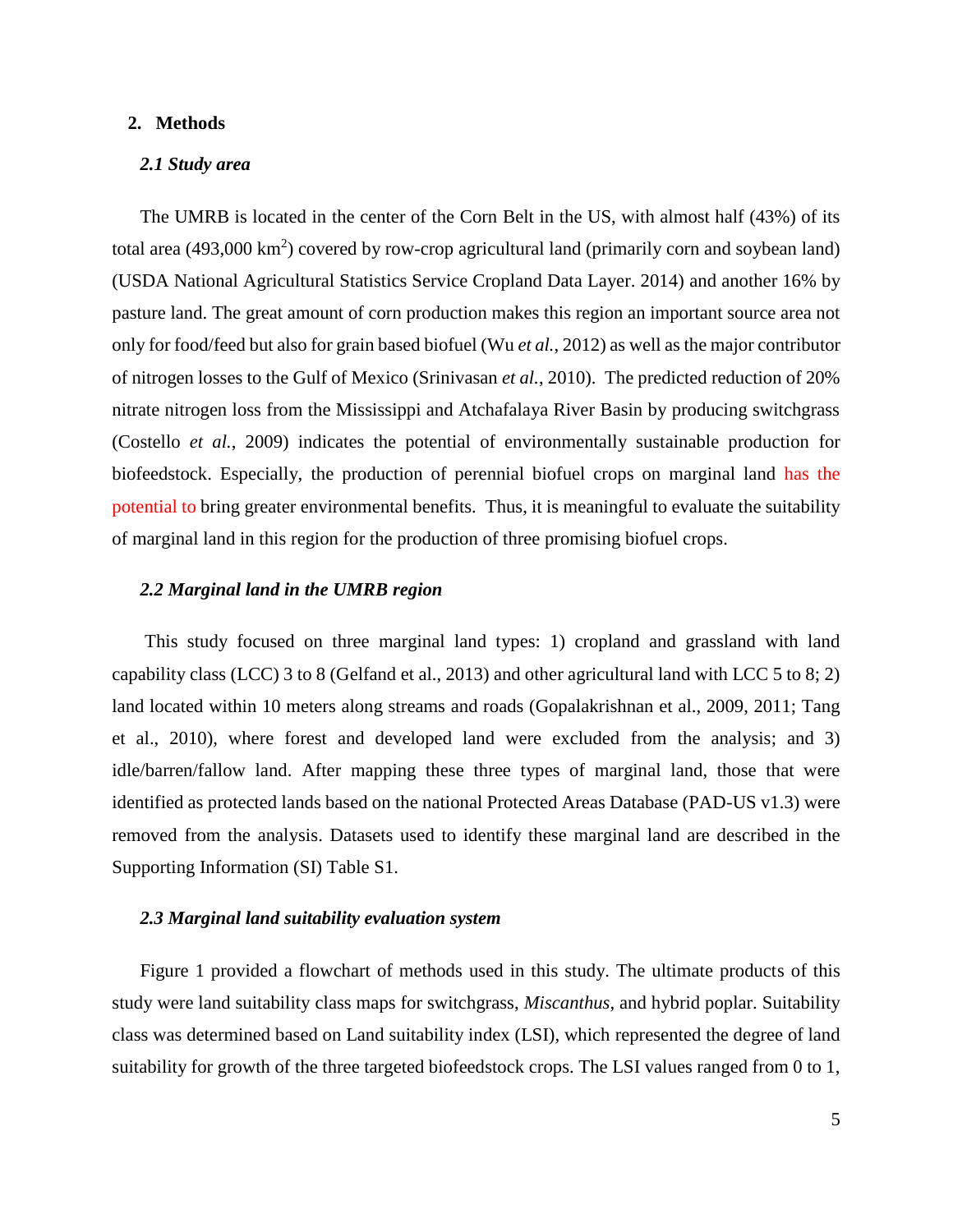indicating suitability of marginal land for the crops increased from not suitable at all to completely suitable. First, marginal land is identified within the UMRB. Second, factors (limiting factors in the rest of this paper) that might limit the growth of three biofeedstock crops were identified according to literature and expert's opinion and one raster map for each factor were generated. Details of these factors were discussed in the next section (2.3.1). Third, the marginal land area and maps of limiting factors was used as input layers to a suitability evaluation procedure based on fuzzy logic theory (including fuzzification, fuzzy rule inference, and defuzzification). The evaluation system was first applied to locations where switchgrass yield was reported from literature. The LSI values at these sites were compared to observed switchgrass yields for verification of system accuracy. Finally, the system was applied to all marginal land in the UMRB region to generate the suitability maps for three targeted perennial grass. At last, the biomass production was predicted by multiplying marginal land area, yield per hectare, and bioethanol yield per Mg dry biomass. The suitability of marginal land for the three bioenergy crops was used by scaling yield per hectare in the calculation. Details of the calculation were described in section 2.4. Each step is described in detail below. The fuzzy logic system was coded in python (python 2.7) and run in ESRI ArcGIS 10.2.2.



Figure 1 Flowchart of evaluation system based on fuzzy logic theory for marginal land suitability to growth of switchgrass, *Miscanthus* and hybrid poplar.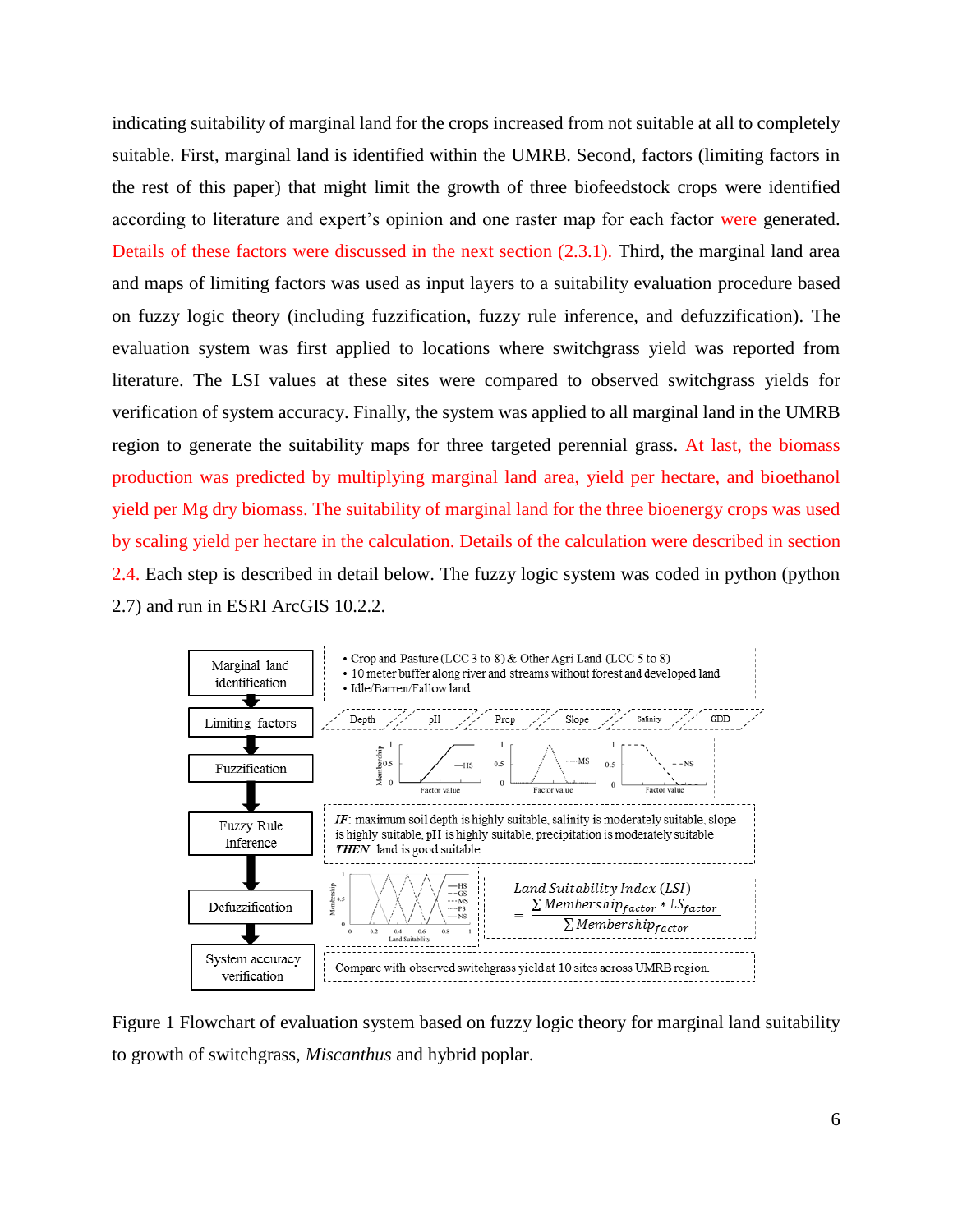# *2.3.1 Factors limiting growth of switchgrass, Miscanthus, and hybrid poplar*

Growth of switchgrass, *Miscanthus* and hybrid poplar could potentially be affected or limited by factors either relating to environmental growth conditions like climatic conditions and soil properties, or by management practices such as tillage and fertilization. For characterizing land suitability, only factors relating to the environmental growth conditions were considered. First, a list of environmental factors affecting growth of these biofeedstock crops, and their suitable ranges between which the three biofeedstock crops were suitable to grow [\(Table 1\)](#page-6-0), was summarized from literature. Then, the identified factors and their suitable ranges were evaluated and finally determined by experts of the three biofeedstock crops. A raster map for each factor was provided in SI Figure S1 and S2 with their corresponding data sources.

| Factors                                              | Switchgrass  |              | <b>Miscanthus</b> |              | Hybrid poplar |              | Actual<br>Range in<br>UMRB <sup>3</sup> |      |
|------------------------------------------------------|--------------|--------------|-------------------|--------------|---------------|--------------|-----------------------------------------|------|
|                                                      | Min          | Max          | Min               | Max          | Min           | Max          | Min                                     | Max  |
| Maximum soil<br>$depth$ (cm)                         | 15           | 40           | 15                | 45           | 20            | 40           | 10                                      | 307  |
| Soil Salinity<br>(dS/m)                              | 5.0          | 14.5         | 9.8               | 15.0         | 2.2           | 21.4         | $\boldsymbol{0}$                        | 12   |
| Slope $(\%)$                                         | 15.3         | 4.4          | 15.3              | 4.4          | 15.3          | 4.4          | $\boldsymbol{0}$                        | 70   |
| pH <sup>1</sup>                                      | 3.7<br>(7.6) | 6.0<br>(8.0) | 3.7<br>(7.5)      | 5.5<br>(8.0) | 3.7<br>(7.8)  | 5.5<br>(8.0) | 1.0                                     | 8.0  |
| Growing season<br>precipitation <sup>2</sup><br>(mm) | 200          | 600          |                   |              | 240           | 375          | 390                                     | 664  |
| Growing degree<br>days $(^{\circ}C)$                 | 572          | 1200         | 553               | 1600         | 1150          | 1300         | 2367                                    | 4027 |
| Average annual<br>precipitation<br>(mm)              |              |              | 500               | 762          |               |              | 527                                     | 1227 |

<span id="page-6-0"></span>Table 1 Factors and their suitable ranges for switchgrass, *Miscanthus* and hybrid poplar

<sup>1</sup>: For pH, the highly suitable level had a trapezoidal shape membership function. The  $\overline{4}$ values were for the four corners of the trapezoid. The order was (for switchgrass as example): 3.7~bottom left, 6.0~upper left, 7.6~upper right, 8.0~bottom right. Shapes of the function was provided in SI Table S2. Detailed description for how these were defined was provided in 2.3.2.

 $A_{\text{atual}}$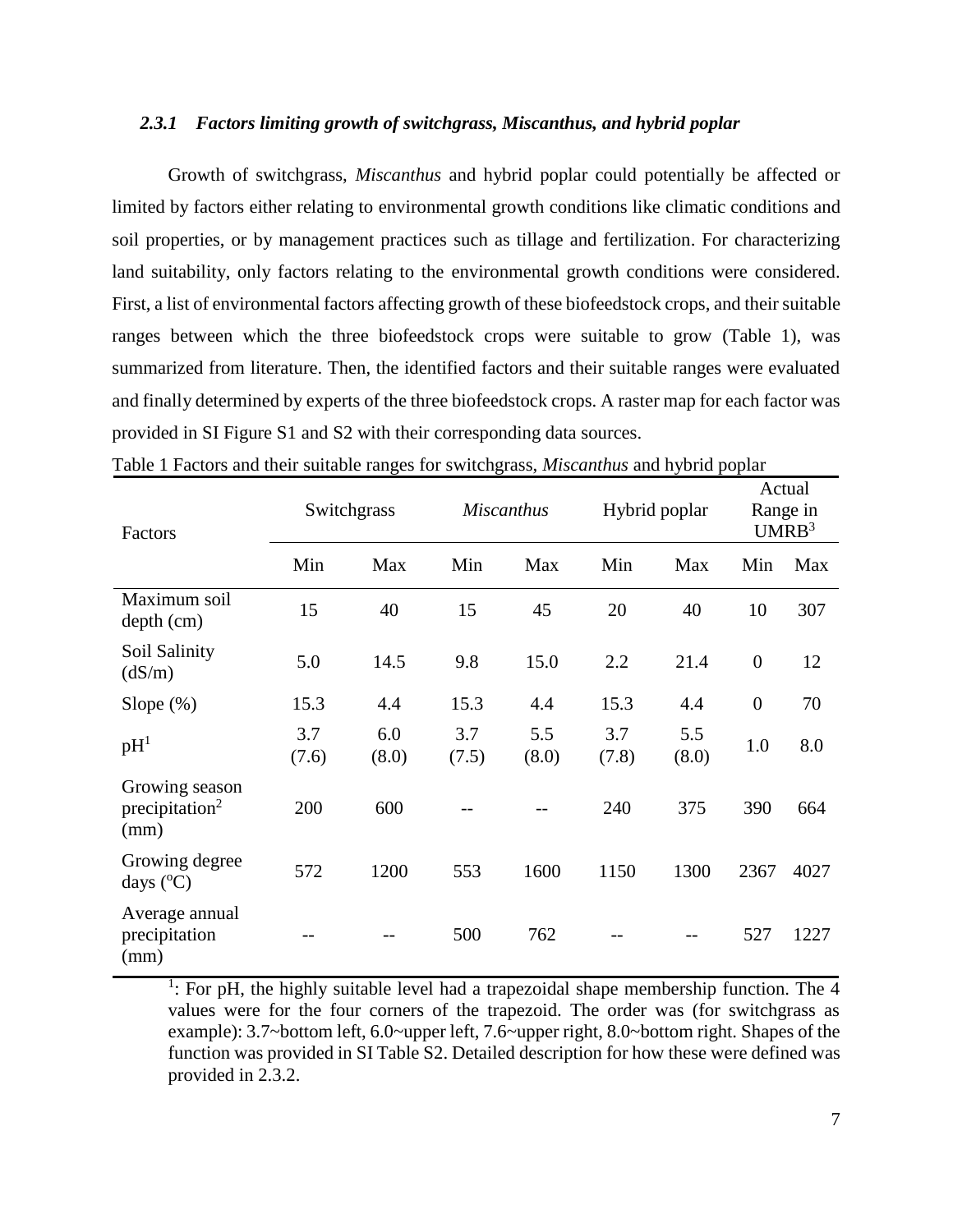<sup>2</sup>: Growing season ranged from April  $1<sup>st</sup>$  to September  $30<sup>th</sup>$  in this analysis.

 $3$ : Actual Range of variables in the UMRB is the range of each variable based on measured database in the UMRB area. The maps for the actual range of each variable was provided in SI Figure S1 and S2.

--: The values for this factor were not available for the corresponding plants.

# *Soil depth*

Soil depth could reduce land suitability for two reasons. First, soil depth might limit root system development if soil was shallower than a certain depth. Second, limited soil depth indicates potentially reduced less and nutrient availability. The suitable ranges of soil depth were determined mainly based on the root system distribution of three biofeedstock crops. Approximately 68% to 78% of total switchgrass roots were reported to occur in the top 0.15 m of soil (Ma *et al.*, 2000; Bolinder *et al.*, 2002) and 94% of coarse roots located in the upper 0.4 m of soil (Garten & Wullschleger, 1999). For *Miscanthus*, an increase in root distribution was observed up to 0.45 m even though 90% of their roots concentrated on the upper 0.35 m soil (Neukirchen *et al.*, 1999; Monti & Zatta, 2009). The recommended minimum planting depth was 0.1 m and a minimum value of 0.15 m was determined for *Miscanthus* for the minimum need of root development (Williams & Douglas, 2011). In the case of hybrid poplar, 0.2 m was selected as minimum value because only 17 to 25% of coarse and 11 to 24% of fine root biomass distributed in this depth of soil (Fortier *et al.*, 2013). This was considered inadequate for hybrid poplar growth. While 61 to 73% of coarse and 60 to 78% of fine root biomass distributed within 0.4 m soil and this depth was selected as the maximum value.

#### *Soil salinity*

High soil salinity could affect plant growth and limit crop yields by causing low osmotic potential of soil solution and affecting nutritional imbalance (Ashraf & Harris, 2004). Switchgrass is reported to have a low emergence and poor stand establishment at 5 dS/m soil salinity (Kim *et al.*, 2012) and could not survive in soils with salinity exceeding 14.5 dS/m (Dkhili & Anderson, 1990). Similarly *Miscanthus* growth was restricted when salinity was 9.8 dS/m and plant did not survive under 15 dS/m soil salinity (Ye *et al.*, 2005; Agnieszka Płażek, 2014). Growth of hybrid poplar can be limited by soil salinity levels of 4.5 dS/m and greatly reduced by soil salinity greater than 21.4 dS/m (Steppuhn *et al.*, 2008).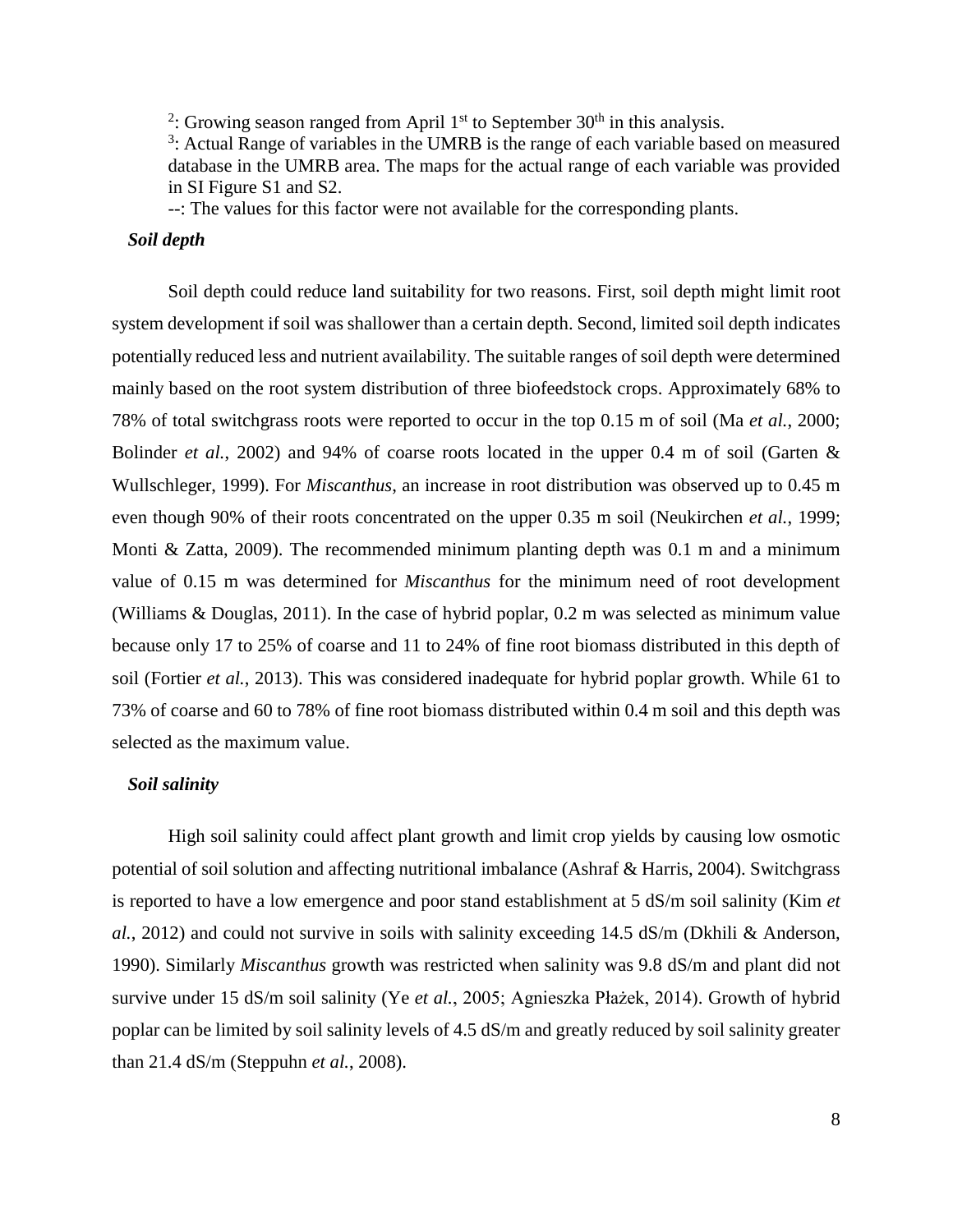#### *Slope*

High slope could reduce land suitability by reducing machine operation safety and increasing the risk of soil erosion. Slope values used in existing land suitability evaluation for traditional crops and perennial crops under non-irrigated condition were summarized from literature (SI Table S2). Included studies generally used the 5 suitability classes suggested by the Food Agriculture Organization of the United Nations (FAO) (Hanson & Johnson, 2005). The average values for the thresholds of the highest suitability class (4.4%) and not suitable class (15.3%) were selected as the minimum and maximum values for slope variables used for the three biofuel crops.

#### *pH*

Proper pH ranges are important for plant growth. The optimal pH range for switchgrass growth was from 6 to 8 (Hanson & Johnson, 2005) and seedlings of switchgrass could tolerate pH from 3.7 to 7.6 (McLaughlin & Adams Kszos, 2005; Parrish & Fike, 2005). For *Miscanthus*, the optimal pH range for its growth was 5.5 to 7.5 and a pH of 8 was reported to limit *Miscanthus* growth (Williams & Douglas, 2011). Hybrid poplar was recommended to grow on soils with pH ranging from 5.5 to 7.8, and a pH greater than 8.0 was considered to limit poplar growth (Segal R, 2015). The minimum value of pH for *Miscanthus* and hybrid poplar was not available. Thus, a pH of 3.7 available for switchgrass was used for the other two crops as an assumption.

# *Climatic conditions*

Precipitation and temperature are the two major variables that could greatly impact growth and final yield of biofuel crops (Matt A. Sanderson, 1997; Joss *et al.*, 2008; Maughan *et al.*, 2012). Possible precipitation and temperature variables include as average, maximum, and minimum annual and growing season precipitation and temperature. Upland switchgrass yield is limited by growing season (April 1st to September 30th) precipitation and yield, with low biomass production when the growing season precipitation was less than 200 mm. Biomass yield was not limited when growing season precipitation exceeded 600 mm (Davis *et al.*, 2008). Growing degree days (GDD) represented the cumulative heat requirements for plant growth. Upland switchgrass required a minimum GDD of 578 with a base temperature at 10  $\degree$ C to complete leaf and stem elongation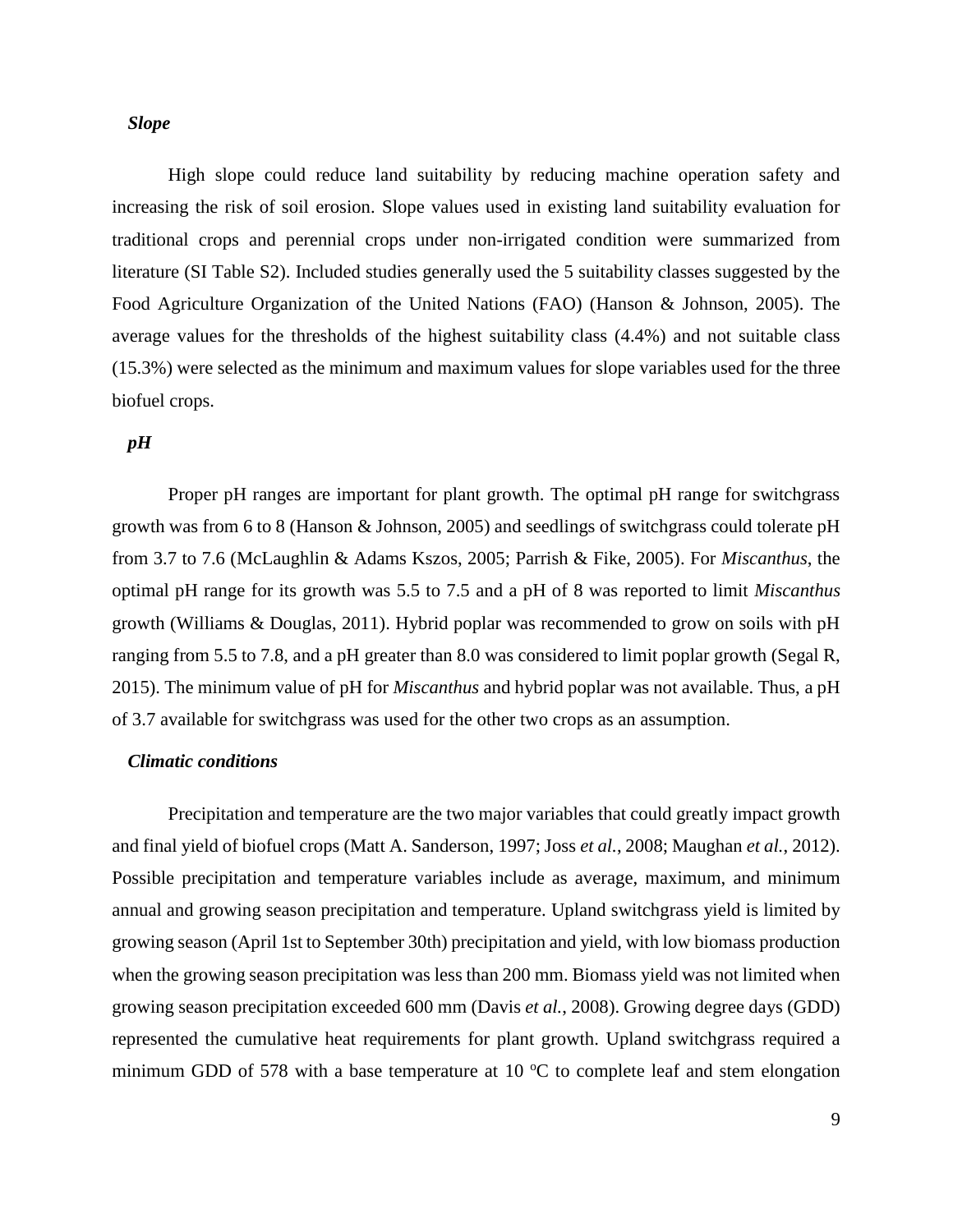(Sanderson & Wolf, 1995) and 1200 GDD to reach maturity (Trybula *et al.*, 2014). For *Miscanthus*, 500 mm average annual precipitation (growing season precipitation threshold for *Miscanthus* growth was not available) was considered the minimum amount for its growth, whereas 762 mm (30 inches) was considered ideal precipitation (Jensen *et al.*, 2013). *Miscanthus* required a minimum GDD of 553 for floral initiation (Porzio *et al.*, 2012) and 1600 GDD to reach maturity (Trybula *et al.*, 2014). The suitable ranges of growing season precipitation and GDD values for hybrid poplar were retrieved from Joss *et al.* (2008). By comparing suitable ranges of GDD with the actual GDD ranges in the UMRB, GDD was not a limiting factor and was not used in the following land suitability evaluation procedures.

#### *2.3.2 Fuzzification*

Fuzzification is the process in which the values of environmental factors were converted to membership values using fuzzy membership functions. The purpose of this method was to map the crispy factor values into common scale for further analysis. The methods used by Joss *et al.* (2008) was used in this paper. For each environmental factors, 3 suitability levels were created: highly suitable (HS), moderately suitable (MS) and not suitable (NS). One membership function was defined for each suitability level. The function and shapes of all environmental factors are provided in SI Table S3.

The membership function for HS level was developed first using the minimum and maximum values summarized in Table 1. For maximum soil depth, and growing season precipitation, the increase of values for these two factors increased the potentially suitability of the land for growth of plants. Thus, the membership functions for HS level of the two factors were increasing functions. The membership value started to increase from 0 at the minimum factor value (for example, 15 cm of maximum soil depth for switchgrass) to 1 at the maximum factor value (for example ≥40 cm of maximum soil depth for switchgrass). This indicated that a land did not belong to the group of HS level when values of these two factor was smaller than their minimum value, and completely belonged to that level when larger than their maximum value. For slope and salinity, the membership functions for the HS level were decreasing functions because the larger the values of these two factors, the less one land was suitable for the crop growth. For these two factors, the membership values started to decrease from 1 at the factor's minimum value (for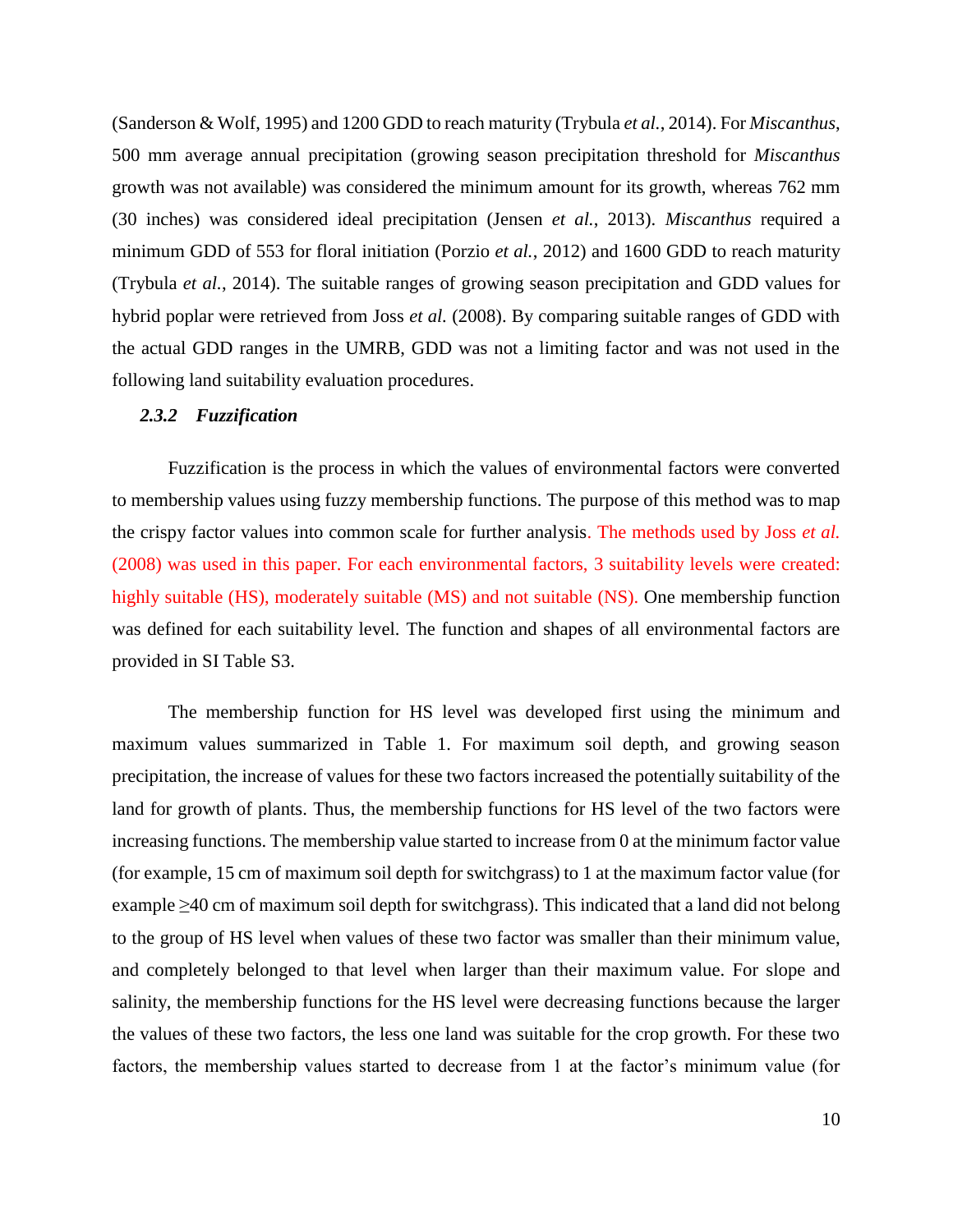example, 6 of slope for switchgrass) to 0 at the factor's maximum value (for example, 18 of slope for switchgrass). This indicated that a land completely belonged to the group of HS level when values of these two factor were smaller than their minimum values and not belong to the group of HS level when larger than their maximum values. For pH, the membership function for the HS level had a shape of trapezoid. The reason was because both the increase of pH to 14 from around 7 and decrease of pH values to 1 reduced the suitability of land for crop growth. Thus, the membership values started to decrease from 0 at the minimum value (bottom left in Table 1) to 1 at the maximum value (upper left in Table 1) when the value was less than 7. The membership value started to decrease from 1 at the maximum value (upper right) to 0 at the minimum value (bottom right).

Based on the membership functions for the HS levels, the membership function for NS levels were the inverse of those for HS levels. The membership functions for MS had a triangle shape. Membership values of a land for the MS level decreased from 1 at the average of maximum and minimum factor value (for example, 27.5 cm of maximum soil depth for switchgrass) to 0 at the maximum or minimum factor values. This indicated that a land completely belonged to the group of MS level at the average value and did not belong to the group when the values were smaller than the minimum or larger than the maximum factor value.

# *2.3.3 Fuzzy rule inference*

This step intended to determine the membership value of one piece of land area to 5 integrated suitability levels based on all environmental factors instead of just one factor. The 5 suitability levels include: integrated highly suitable (iHS), integrated good suitable (iGS), integrated moderately suitable (iMS), integrated poorly suitable (iPS) and integrated not suitable (iNS). The membership values indicated the degree of a land's belongingness to each of the 5 integrated suitability levels. The determination of membership value based on all environmental factors was completed by using empirical IF-THEN rules. One example of the IF-THEN rule was "IF the maximum soil depth is HS, salinity is MS, slope is HS, pH is HS, precipitation is MS, and GDD is HS, THEN, the land is iGS". The suitability levels used in the IF part was the 3 suitability levels from the fuzzification step, and those used in the THEN part was 5 integrated suitability levels. The following rules were used in generating a single IF-THEN rules: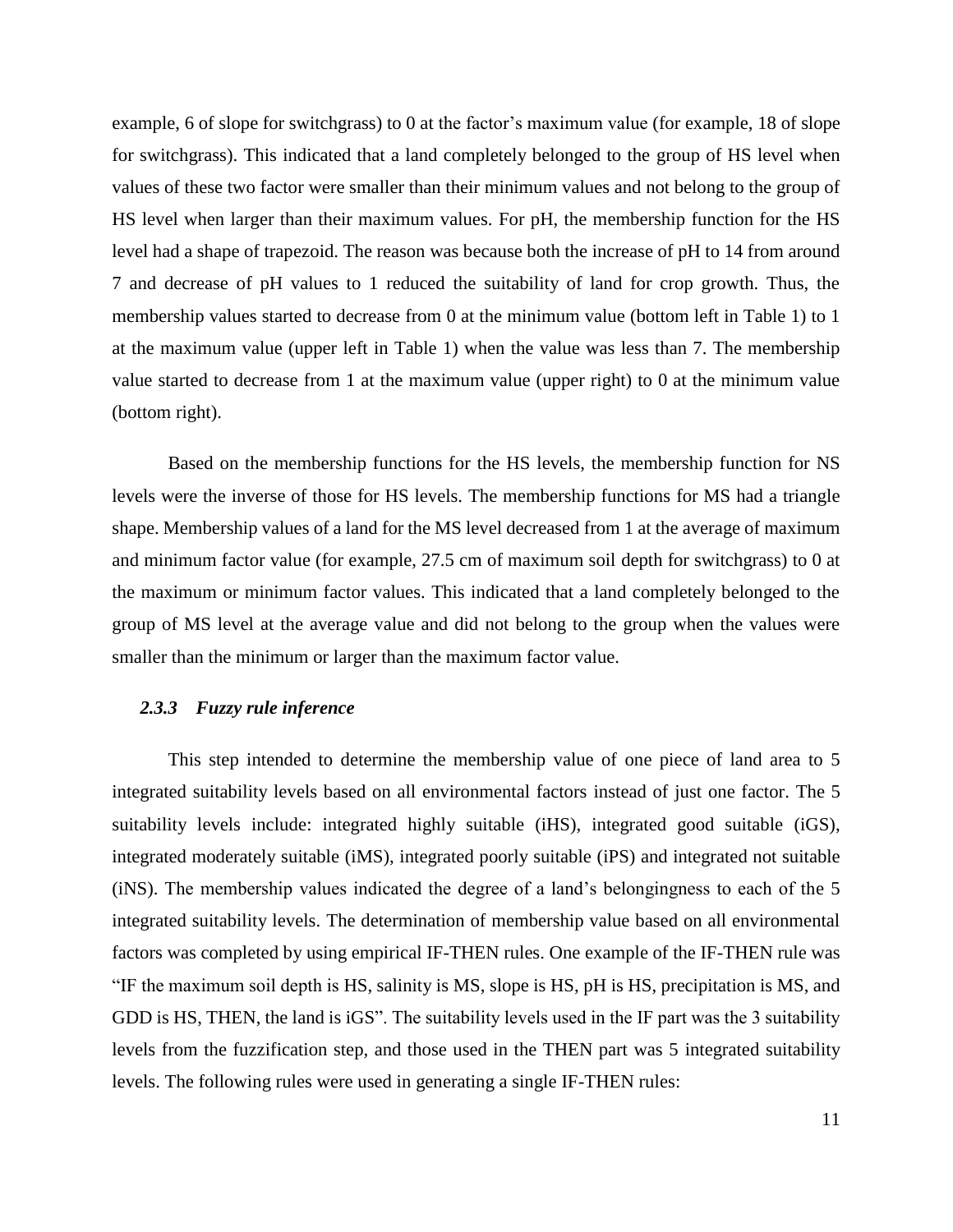- When there is at least one not suitable, the combinations will be considered as integrated not suitable (iNS).
- When there are all highly suitable variables, the combination will be considered as integrated highly suitable (iHS)
- When there is one marginally suitable variables, the combination will be considered as integrated good suitability (iGS)
- When there are 2 and 3 marginally suitable variables, the combination will be considered as integrated marginal suitability (iMS).
- When there are 4 marginally suitable, the combination will be considered as integrated poor suitable (iPS)

The minimum membership value of all components in the IF part was assigned as the membership value for integrated suitability level of the land in the THEN part. For each suitability level, one or several rules might be included from different combination of IF part. The maximum value from different rules with same integrated suitability level in the THEN part was assigned as final membership values of the land for that suitability level. This IF-THEN rule was essentially calculating the logical intersections and unions of fuzzy sets for suitability levels defined in the fuzzification step. By using a combination of calculating first intersections and then unions, the fuzzy rule inference system achieved a balance between the two extremes achieved by using only one logic interactions (intersection or union) (Joss *et al.*, 2008).

# *2.3.4 Defuzzification*

Defuzzification converted the membership values of land for each of 5 integrated suitability levels from fuzzy rule inference step into one representative value, which was called the Land Suitability Index (LSI) in this study. LSI represented the overall suitability of each land pixel for growth of targeted biofeedstock crops. LSI was calculated using the Center of Maximum (COM) defuzzification method. First, membership functions were developed (SI Figure S3) to represent the membership values of LSI for each suitability level. Mean of the minimum and maximum LSI values for each suitability level was then determined. At last, a final weighted average LSI was achieved by using the membership values determined for each suitability level in the fuzzy rule inference as weights (Figure 1).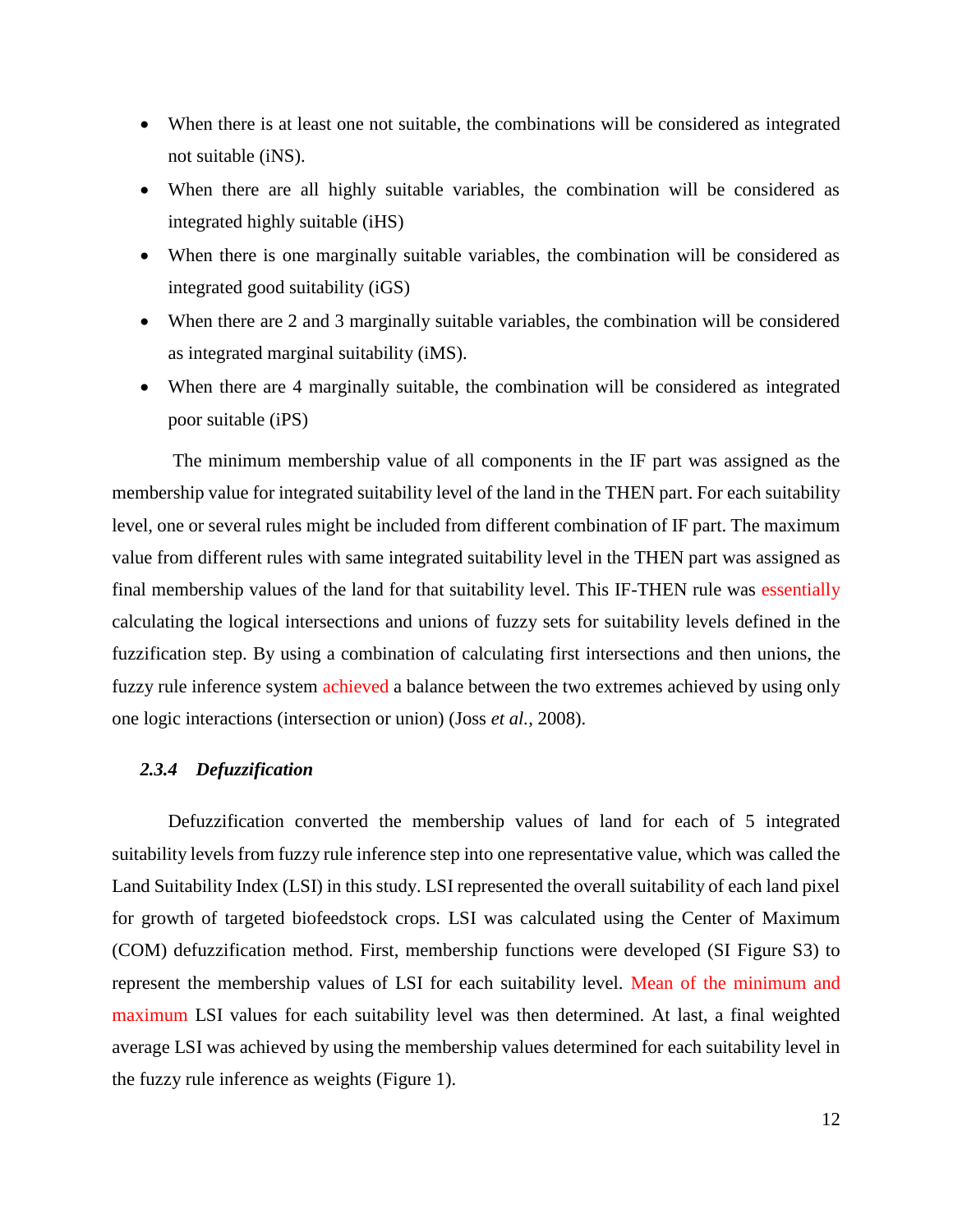#### *2.3.5 Sensitivity of LSI values to threshold changes*

In order to determine the validity of the model and the selected factor and parameters in the fuzzy logic model (upper and lower bounds as thresholds in the model), a sensitivity analysis was conducted using the One-factor-At-a-Time (OAT) method (van Griensven et al., 2006). Details of the steps and procedure of the sensitivity was provided in the second part of the supporting information.

# *2.3.6 LSI accuracy verification*

In existing literatures, accuracy of land suitability from fuzzy logic based procedure (Bolinder *et al.*, 2002; McLaughlin & Adams Kszos, 2005) were checked with experts' opinion or empirical opinions. The accuracy of LSI values calculated in this study were checked by comparing the measured yield values of switchgrass and *Miscanthus* against LSI values. This method was considered more practical and reliable. LSI was a concept that could not be measured objectively. However, yield of crops could be considered as an objective indicator that could reflect the degree of land suitability. Switchgrass and *Miscanthus* were tested in multiple sites across a wide geographic range across the US in the last two decades. Yield data from different sites with their geographic location (Latitude, Longitude) were summarized from literature (SI Table S4). Totally, data from 9 sites were included for switchgrass and 10 sites for *Miscanthus* in the validation. Land in these location included both marginal and non-marginal land. It was reported that the switchgrass yield from both marginal and non-marginal land did not show significant difference (Wullschleger *et al.*, 2010). The relationship between the yields and LSI values at all sites were analyzed using the regression module in SAS9.4.

After the verification, LSI values for switchgrass, Miscanthus, and hybrid poplar were generated using the same data sources, parameters and procedures as used in the verification step. The LSI maps was reclassified into 5 suitable classes, similar as used by Reshmidevi et al (2009). The classes included: not suitable  $(0 \sim 0.3)$ , poorly suitable  $(0.3 \sim 0.45)$ , moderately suitable  $(0.45)$ to 0.6), good suitable  $(0.6 \sim 0.8)$ , highly suitable  $(0.8 \sim 1)$ .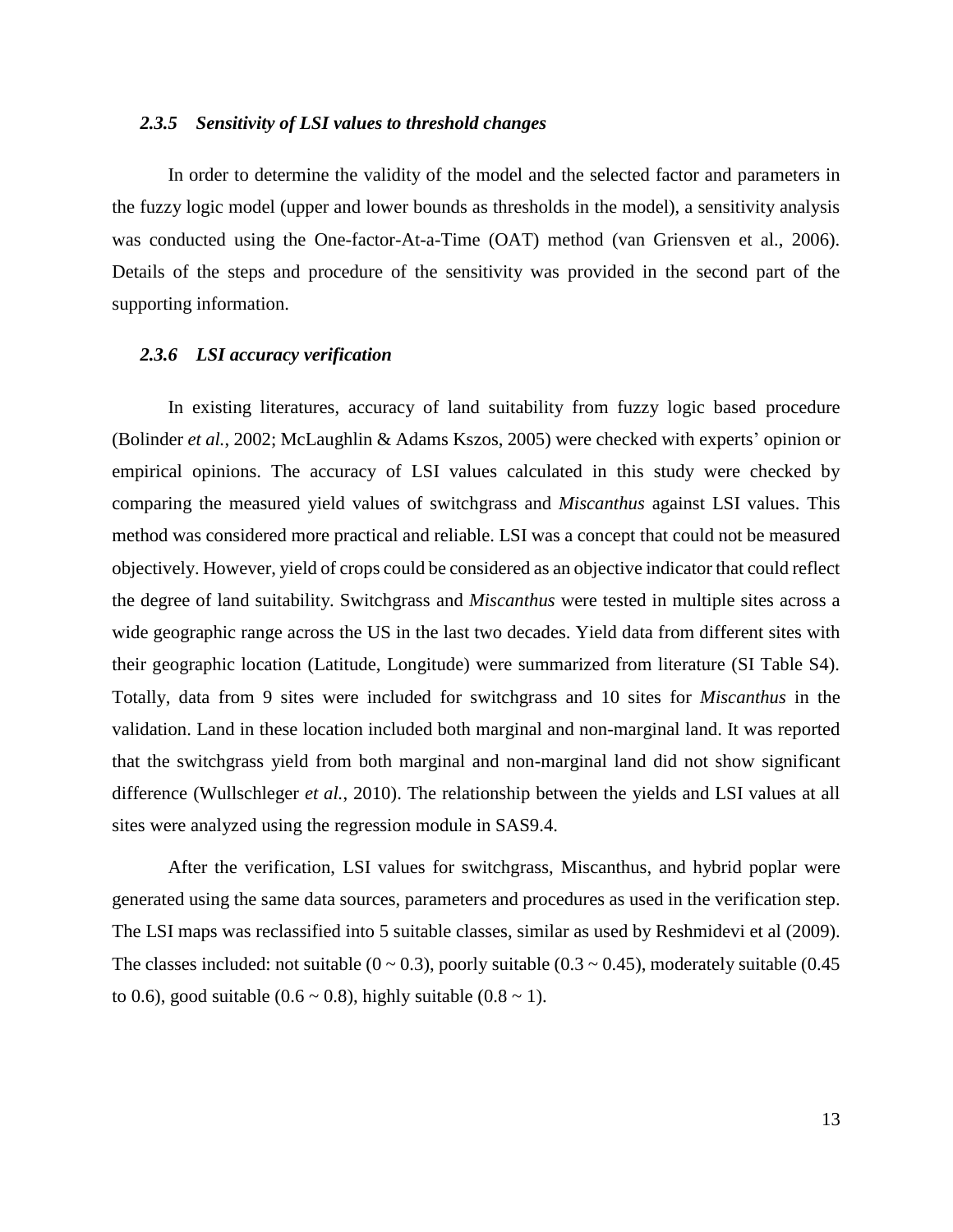# *2.4 Biofuel and food production prediction*

In order to understand the potential of marginal land for biofuel production and impacts on food production in the UMRB region, biofuel prediction was calculated for both three bioenergy crops and two traditional crops (corn and soybean) grown on marginal land. For the three crops, biofuel production was calculated in two ways to explore the impacts by incorporating marginal land suitability on the prediction of potential contribution from marginal land to biofuel production in the UMRB. The first way used an average yield of switchgrass, *Miscanthus* and hybrid poplar from field experiments for all marginal lands. The yield values used are provided in SI Table S4- 5. The average yield used for switchgrass was 9 Mg/ha, for *Miscanthus* 24 Mg/ha, and for hybrid poplar 8 Mg/ha. In the second method, yield of biofeedstock crop was scaled down by the LSI values. This method assumed that the average yield could be achieved on marginal land when its LSI value was 1. For example, if LSI values for one land was 0.6, the yield of switchgrass would be 5.4 Mg/ha, of *Miscanthus* would be 14.4 Mg/ha and of hybrid would be 4.8 Mg/ha. A bioethanol yield of 80 gal/dry Mg biomass, which was close to the average published bioethanol yield that could be achieved practically from lignocellulose biofeedstock (Lovett *et al.*, 2009; Gao *et al.*, 2014; Liu *et al.*, 2015), was used for all three biofuel crops to calculate the total bioethanol that could be produced from marginal land in the UMRB region. For corn and soybean, the yield was simulated using the Soil and Water Assessment Tool (SWAT) model. In the model, marginal land was represented in detail for the UMRB region and details of the model was available in Feng et al., (2016).

#### **3. Results**

#### *3.1 Marginal land availability*

Table 2 presents the availability of marginal land in the UMRB area. Marginal land with LCC 3 to 4 and 5 to 8 are separated because LCC 1 to 4 are suitable for cultivation of traditional crops and land with LCC 5 to 8 are not suitable. In this study, the targeted crops are all perennial plants and might be suitable for growing on land with LCC ranging from 5 to 8. As shown in Table 2, all types of marginal lands comprise 23% of the entire UMRB area. The largest areas of marginal land come from cropland with LCC 3 to 4, followed by grassland with LCC 3 to 4 and grassland with LCC 5 to 8. Land area under cropland with LCC 5 to 8 is relatively small, as well as other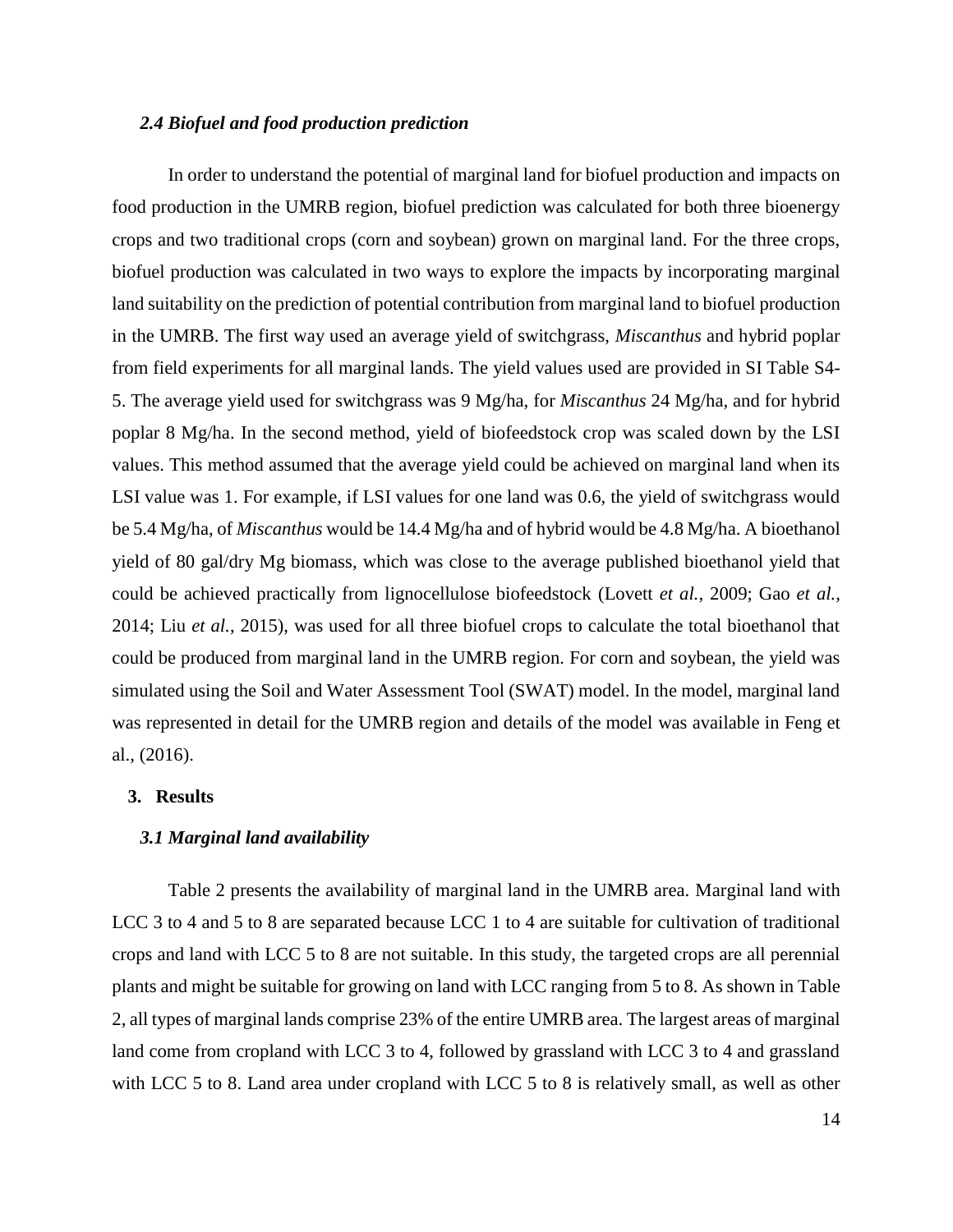crops with LCC 5 to 8. Combined areas of marginal lands from buffer area and idle/barren/fallow lands are much smaller than those from Type 1 marginal land. Overall, 29% of cropland in the UMRB area are marginal land and nearly two thirds (62.3%) of grasslands are identified as marginal land.

|         | O<br>x x<br>Types of marginal land     | rг<br>Area $(km^2)$ | % over<br>total<br>marginal<br>land<br>area | % over<br>total<br><b>UMRB</b><br>area | % over<br>corresponding<br>original land<br>class area |
|---------|----------------------------------------|---------------------|---------------------------------------------|----------------------------------------|--------------------------------------------------------|
| Type 1  | Cropland with lcc 3 to 4               | 56,426              | 51                                          | 11                                     | 27                                                     |
|         | Cropland with lcc 5 to 8               | 3,965               | $\overline{4}$                              | $\mathbf{1}$                           | $\overline{2}$                                         |
|         | Grassland with lcc 3 to 4              | 36,423              | 33                                          | 7                                      | 47                                                     |
|         | Grassland with lcc 5 to 8              | 11,139              | 10                                          | $\overline{2}$                         | 14                                                     |
|         | Other crops with lcc 5 to 8            | 172                 | 0.15                                        | 0.03                                   | 5                                                      |
| Type 2  | 10 m strips along stream               | 2,894               | 3                                           | 1                                      |                                                        |
|         | 10 m strips along road                 | 41                  | 0.04                                        | 0.01                                   |                                                        |
| Type 3  | Idle/fallow/Barren                     | 625                 | 1                                           | 0.13                                   |                                                        |
| Summary | Total area of marginal land<br>in UMRB | 111,660             | 100                                         | 23                                     |                                                        |
|         | Total area of UMRB                     | 492,027             |                                             | 100                                    |                                                        |

Table 2 Marginal land availability in Upper Mississippi River Basin (UMRB)

# *3.2 LSI accuracy validation*

[Figure 2](#page-15-0) presents the results for validation of LSI values calculated with the fuzzy logic based land suitability framework against observed yield for switchgrass and *Miscanthus*. The trend for the changes in switchgrass *Miscanthus* yield and changes in LSI values indicated that the calculated LSI value effectively (p<0.05) explained the yield of switchgrass and *Miscanthus* from these lands. The yield value, corresponding LSI value and reference for each site is provided in SI Table S4.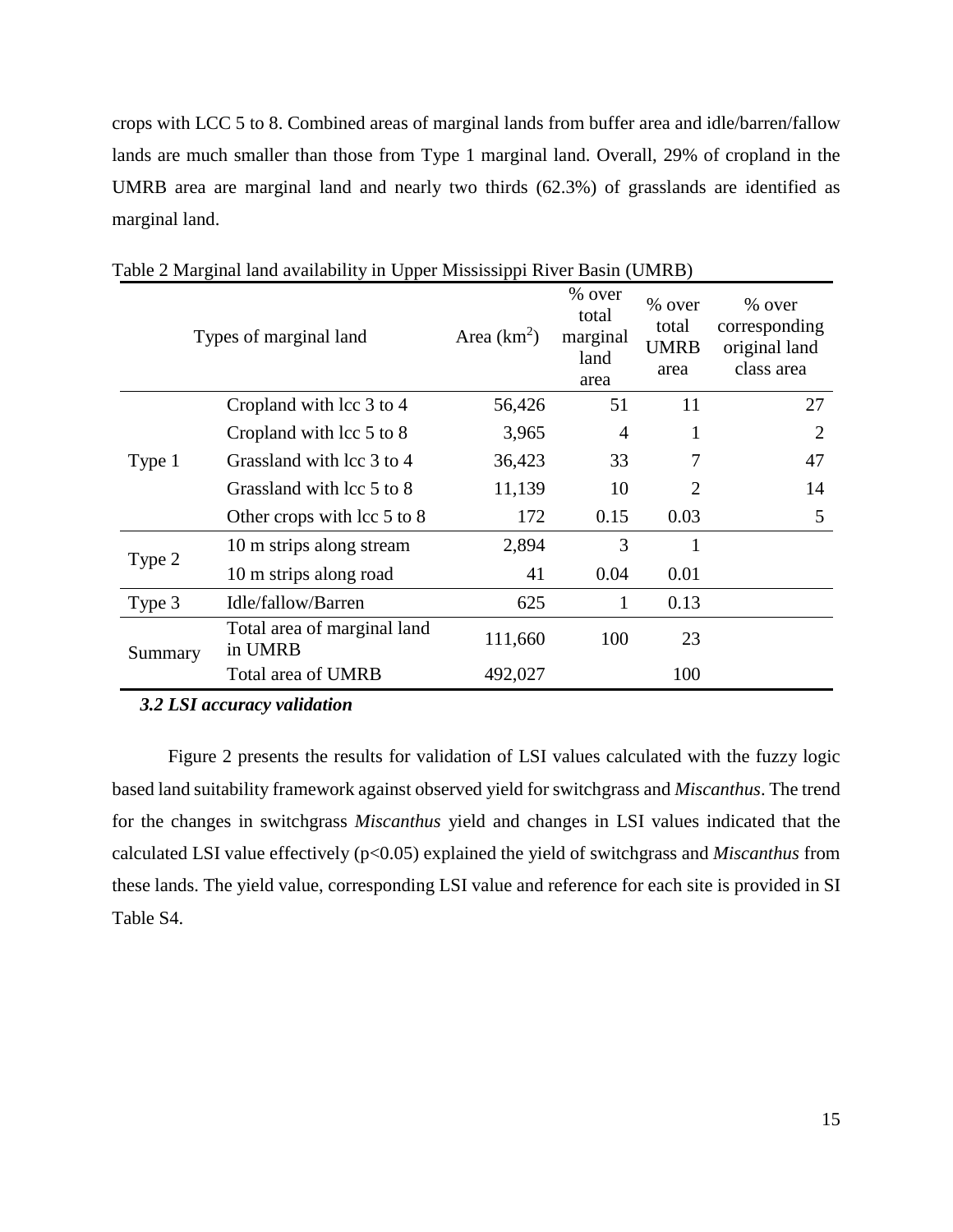

<span id="page-15-0"></span>Figure 2 Trends of Land suitability index (LSI) for sites where switchgrass and *Miscanthus* yields were available from previously published studies (SI Table S4).

#### *3.3 Marginal land suitability*

[Figure 3](#page-16-0) and [Figure 4](#page-16-1) presented the area and spatial distribution of 5 suitability classes based on LSI of switchgrass, *Miscanthus*, and hybrid poplar. The total area of land with classes of not suitable, poor suitable, and moderate suitable were 38% for switchgrass, 41% for *Miscanthus*, and 34% for hybrid poplar. Area of land with class of not suitable were similar for both three crops. For land with classes of poorly and moderately suitable, the area was largest for *Miscanthus*, followed by switchgrass and then hybrid poplar. The area of land with good suitable class was much higher for switchgrass than for *Miscanthus* and hybrid poplar, while the reverse pattern happened for land with highly suitable classes.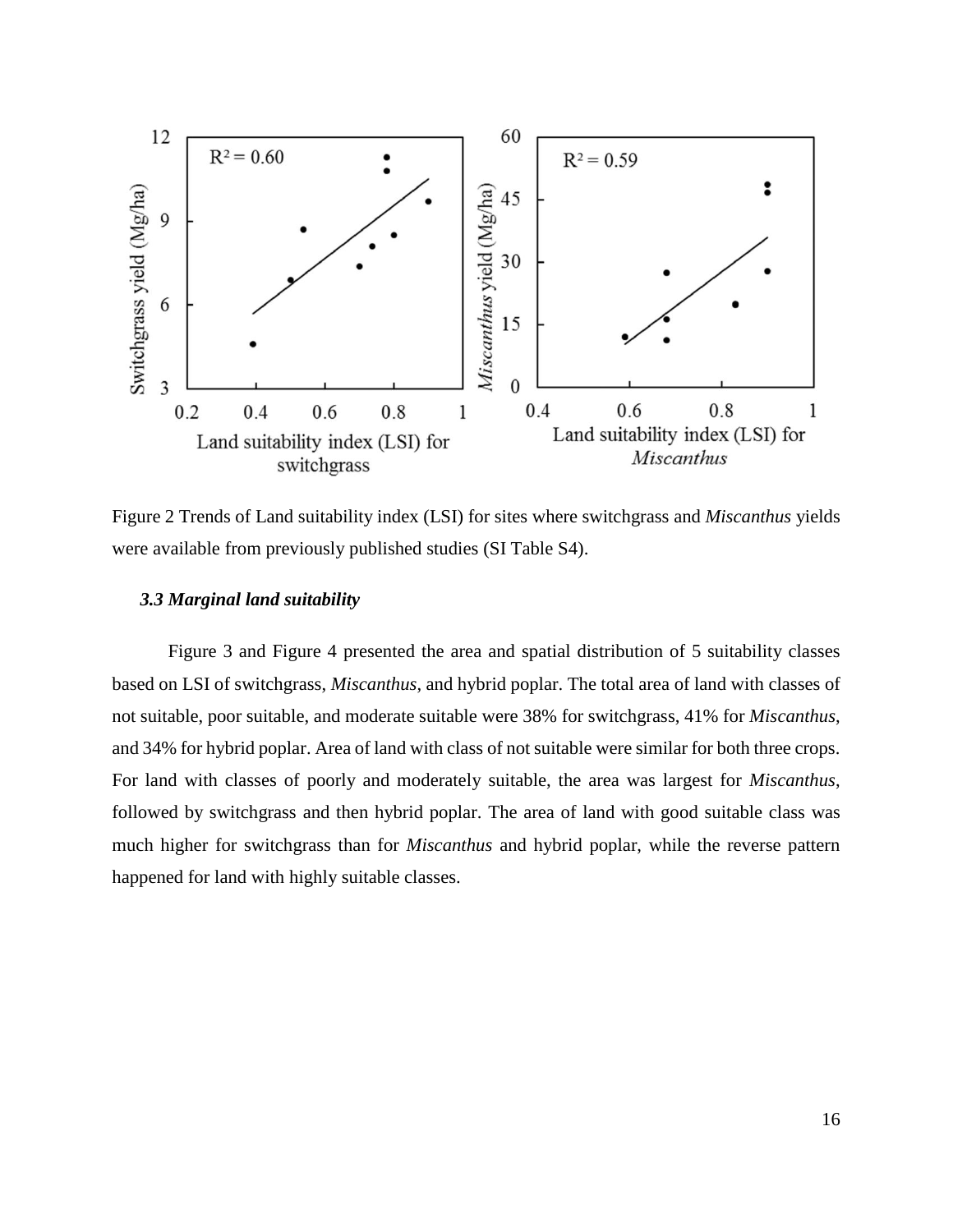

<span id="page-16-0"></span>Figure 3 Histogram of areas for each suitability class



LSI for switchgrass

**LSI** for Miscanthus

LSI for hybrid poplar

<span id="page-16-1"></span>Figure 4 Land Suitability maps (LSI) for switchgrass, *Miscanthus*, and hybrid poplar in the Upper Mississippi River Basin (UMRB).

# *3.4 Biofuel production in UMRB*

Due to the higher average measured yield of *Miscanthus*, the total biomass and predicted bioethanol from this perennial biofeedstock crop on marginal land in the UMRB region is about 3 times that from switchgrass or hybrid poplar [\(Table 3\)](#page-17-0). When land suitability information was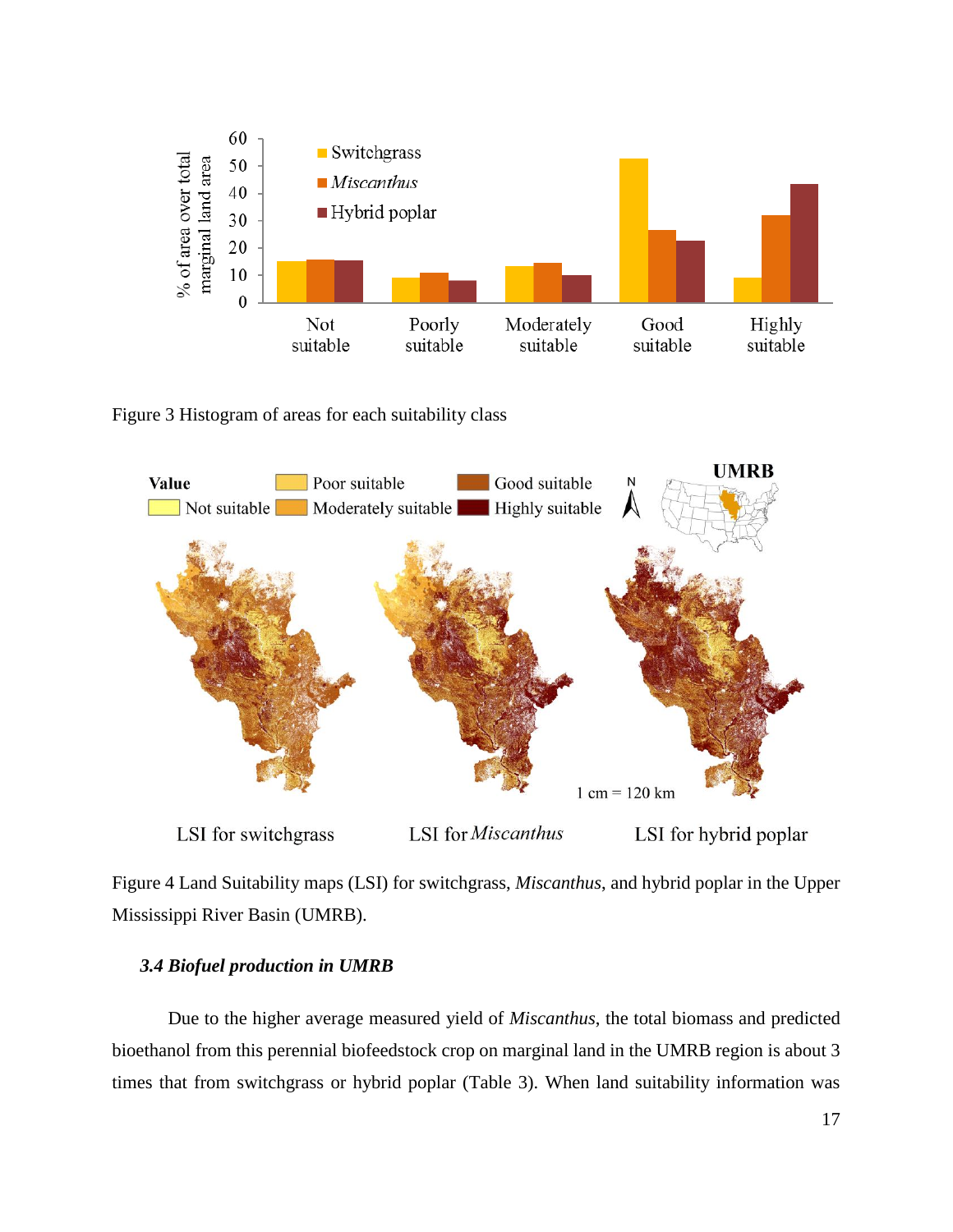incorporated into biomass production prediction, the predicted biomass and bioethanol from these three crops were about two thirds of the prediction made with average yield of these biofuel crops. The final prediction of bioethanol production was close to that of switchgrass. By converting marginal land from cropland with LCC 3 to 8, food production in this region will be reduced. Simulated total biomass production from cropland with LCC 3 to 8 were 24% and 36% of biomass production for corn (144 million Mg) and soybean (24 million Mg) in the whole UMRB region. The bioethanol from biomass of corn on marginal land were about 1/5 to 1/2 of bioethanol produced from bioenergy crops considering land suitability information and from biomass of soybean were about 1/10 to 1/25.

<span id="page-17-0"></span>Table 3 Biomass and biofuel yield prediction with average biomass yield and marginal land yield based on LSI for switchgrass, *Miscanthus*, and hybrid poplar from marginal land, and with simulated corn and soybean by the SWAT model in the UMRB region. Biofuel was calculated with a bioethanol yield of 80 gal/dry Mg biomass for bioenergy crops, 90 gal bioethanol/dry Mg corn starch, and 56 gal biodiesel/dry Mg soybean.

|                      |                | With average yield    | With marginal land yield based on LSI |                 |  |  |
|----------------------|----------------|-----------------------|---------------------------------------|-----------------|--|--|
|                      | <b>Biomass</b> | <b>Biofuel</b>        | <b>Biomass</b>                        | <b>Biofuel</b>  |  |  |
|                      | (Million Mg)   | <b>Billion Liter)</b> | (Million Mg)                          | (Billion Liter) |  |  |
| Switchgrass          | 101            | 30                    | 59                                    | 19              |  |  |
| <b>Miscanthus</b>    | 268            | 79                    | 159                                   | 49              |  |  |
| <b>Hybrid Poplar</b> | 89             | 26                    | 58                                    | 19              |  |  |
| Corn                 | 34             |                       |                                       |                 |  |  |
| Soybean              | Q              |                       |                                       |                 |  |  |

### **4. Discussion**

## *4.1 Marginal land identification*

In literature, marginal land are defined based on 5 aspects. These aspects include economic, biophysical, location, current condition or environmental aspects (Peterson & Galbraith, 1932; Gopalakrishnan *et al.*, 2009; Cai *et al.*, 2011; Kang *et al.*, 2013a). In this study, the types of marginal land defined in terms of their biophysical, location and current location aspects are considered. Marginal land defined by LCC includes crop and pasture land with marginal LCC. This is defined because the Renewable Fuel Standard 2007 specifies that land for biomass production could only come from current crop and pasture land (Schnepf & Yacobucci, 2010). In addition, LCC is an established database that indicates the suitability of land for cultivating current annual agricultural crops. The inclusion of marginal idle/barren/fallow land is triggered by the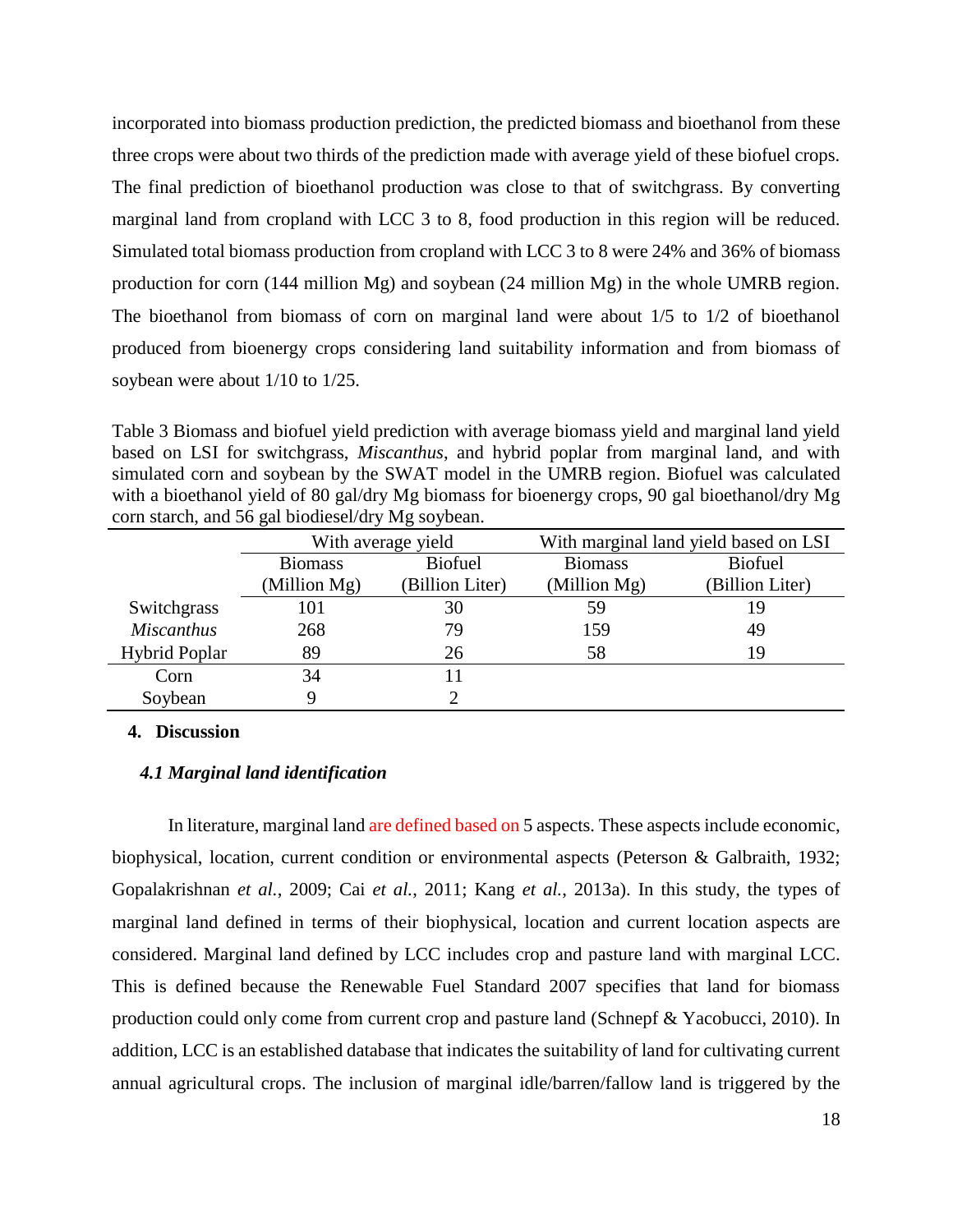potential environmental benefits by growing perennial grasses on buffers along streams and roads (Gopalakrishnan *et al.*, 2009). As for type 3 marginal land, they are currently not engaged in agricultural production and could avoid impacting current agricultural production. These three marginal land types meet the expectation of candidate land resources for biofuel development. The total area of marginal land identified is close to the land area identified in Gelfand *et al* (2013) using similar criteria. The framework developed in this study could serve as a starting point for comprehensive suitability evaluation of other marginal land types. Similarly, additional factors that affect the growth of biofuel crops may also need to be evaluated. For example, individual brownfields may have unique characteristics that are detrimental for growth of specific biofuel crops, but not others.

For the marginal land types included in this study, a competition of land between food/feed and fuel production may not be completely avoided. With the exception of marginal idle/barren/fellow land, marginal land defined by LCC and from buffer area all contain land currently used for crop production. They are major sources of marginal land. If they were converted to biofeedstock crop production, agricultural production will be reduced in UMRB area. From the productivity point of view, these lands are suffering certain degrees of limitation for agricultural production. Their poor performance of traditional crops might be a good reason for conversion to biofeedstock crops, which generally have lower input requirements than traditional crops.

# *4.2 Suitability evaluation*

This study used a well-established land suitability evaluation procedure based on fuzzy logic theories. This method has been developed and applied in a large number of studies (Malczewski, 2004; Sicat *et al.*, 2005; Reshmidevi *et al.*, 2009; Elsheikh *et al.*, 2013) and even for biofeedstock crops (Joss *et al.*, 2008; Lewis *et al.*, 2014). Even though this study focused only on marginal land area, the framework including the limiting factor values will also be applicable on other land types (such as prime farm land) to evaluate their suitability for growth of these three biofeedstock crops. The LCC class for identifying marginal land provide some insights into the suitability for crop growth, but the targets of LCC classes are for traditional annual crops. LCC classes do not indicate the suitability of land for perennial biofeedstock crops. The evaluation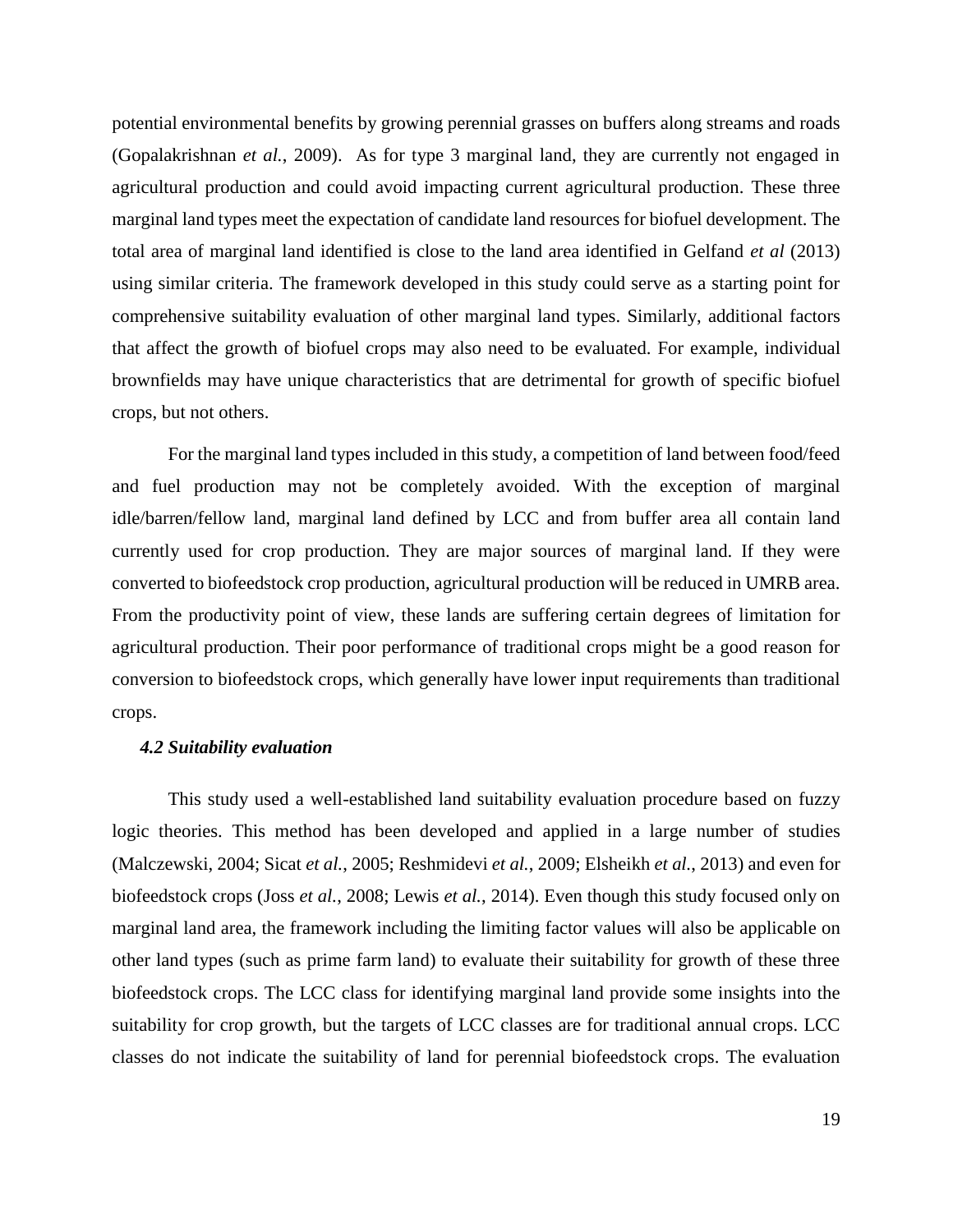procedure in this study provide more cogent information on land suitability for growth of switchgrass, *Miscanthus*, and hybrid poplar.

The results of validating LSI value from this procedure provide evidence for the effectiveness of the suitability map for indicating the potential growth of targeted biofeedstock crops. Nonetheless, several sources of uncertainties should be noted. The first source of uncertainty comes from determining the variables and their suitable ranges. The results from the sensitivity analysis of the LSI values calculated with the fuzzy logic model indicated that the limiting factors selected in this paper for determining land suitability were scientifically valid. The simulated LSI values were sensitive to the proper parameters and the thresholds were meaningful in reality. For example, the LSI values were most sensitive to maximum values of salinity (the upper bound). In reality, higher reality resulted into poorer suitability. Even though the variables included in our analysis cover most of the variables considered in the past analysis of suitability for the biofuel crops (Joss *et al.*, 2008; Lovett *et al.*, 2009), there are other variables that are not included in this analysis, such as dryness index (Lewis *et al.*, 2014). It is considered that the effect of water is reflected partially by the precipitation factor. These factors are determined based on empirical knowledge and expert's opinions. It has been pointed out that this way of selecting variables and their impacts is subjective (Elsheikh *et al.*, 2013). In addition, variables and their suitable ranges may vary with cultivation. For example, differences exist between upland and lowland ecotypes of switchgrass for important agronomic traits, like yield, winter hardiness, etc. This is also true for hybrid poplar, which also has many different genotypes. These differences in relationships between cultivars and environmental variables can also introduce uncertainties in the shapes of membership functions. A piece-wise linear function is selected due to its simplicity and its capability of representing the general roles played by each variable on crop growth. Besides the uncertainties from the distance between this linear function and the true relationships between environmental variable and crop growth, the different responses from cultivars of the same crop will result into differences of model output sensitivity to shapes of membership functions. However, a lack of training data to determine the relation between land property and suitability for crop growth is the main reason for not developing more predicting membership functions between variables and suitability of land for growth of targeted crops.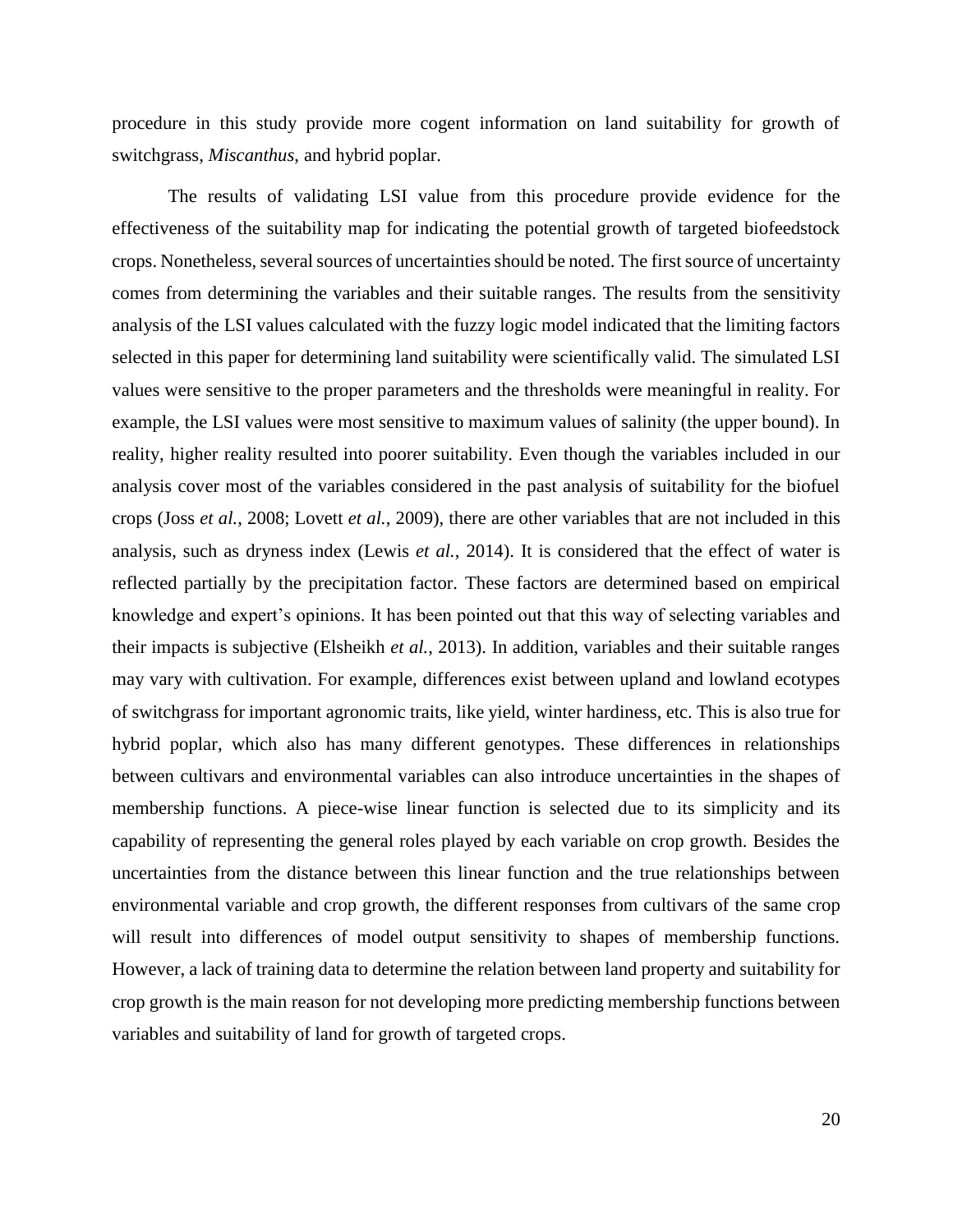The last source of uncertainty comes from the data used in assessment of the suitability map accuracy. As shown in SI Table S4, the average yield from experimental fields for switchgrass contains different degrees of variance, ranging from less than 1Mg/ha to more than 3 Mg/ha. These variations could be caused by an array of factors including differences in environmental conditions, management practices, and cultivars. In this study, only environmental conditions are used. Even though the relationship between yield and the LSI achieved based on environmental conditions are significant, it is not clear how much contributions to the yield difference are made by other factors. In addition, some management practices might have changed the land properties, thus the input values used in this study. For example, pH values could be managed by liming application. While, the COM defuzzification method could account for impacts from this point because small changes of input values will not change the best compromise value for LSI value. The LSI values were not validated for *Miscanthus* and hybrid poplar due to limited biomass production data. These major sources of uncertainties should be considered and processed in future research to increase the confidence of the marginal land suitability for biofeedstock crop production.

# *4.3 Biofuel production*

The bioethanol yield predicted with average yield in this study are comparable to those predicted in other studies. For example, Srinivasan *et al.* (2010) predicted that 42% of all agricultural land in UMRB region planted with switchgrass could produce 345 Million Mg biomass with the simulation by the Soil and Water Assessment Tool (SWAT) model. In this study, the total area of marginal land is 23% of the UMRB region area, which covers 29% (close to one thirds) of corn/soybean land. The biomass production is calculated using yield from experimental sites, instead of farmers' land which generally produce smaller yield than experimental sites. The estimation with yield from farmer's land is not feasible currently because large area production of these perennial crops are not available. While, the current breeding efforts made on these perennial crops could help improve the yield of these crops to the average yields used here. The estimation of biomass and biofuel production here are considered efficient with current knowledge on yield performance of these biofeedstock crops. The predicted of biomass production was 101 Million Mg, about one thirds of the total biomass expected by Srinivasan *et al*. (2010). When marginal land suitability was considered, the biomass and bioethanol prediction was reduced by one-third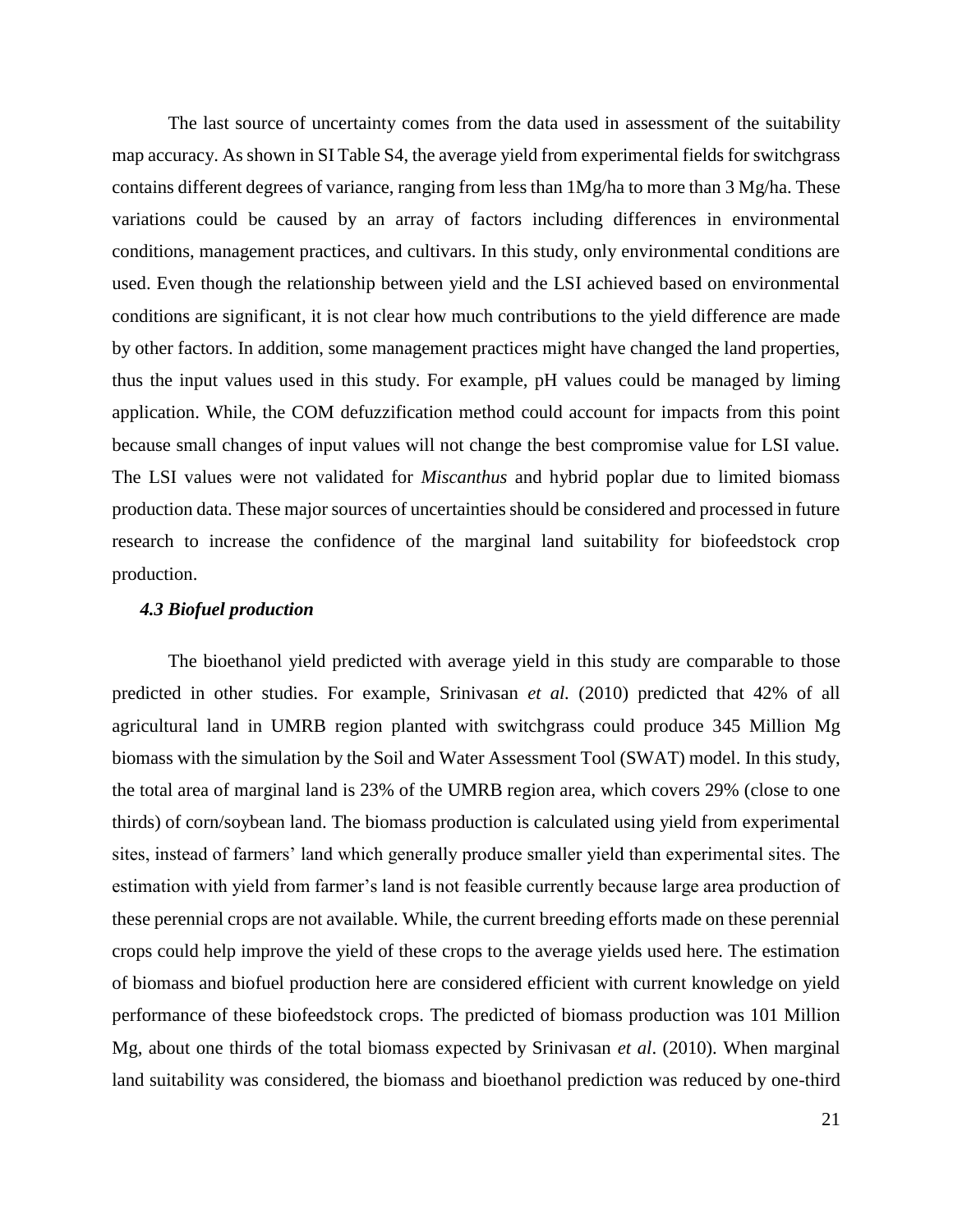for all three biofuel crops, but they could still make substantial contribution to the biofuel development goals in the Energy Independence and Security Act of 2007, which mandated that 79 billion liters cellulose biofuel be produced annually by 2022.

By converting marginal lands to producing biofuel crops, food production in the UMRB region is impacted. It is estimated that 24% of total corn and 36% of total soybean production from all agricultural land in this region will be lost due to the land use conversion. However, the biofuel production by from harvested bioenergy crops are much more than harvested corn and soybean on marginal land. This indicates that growing bioenergy crops on marginal land can potentially reduce the competition of land for food in this region by using less food produced from non-marginal lands for bioenergy conversion.

## **5. Conclusion**

In summary, this study presents the application of a well-established land suitability evaluation framework based on the fuzzy logic theory. The results of this study characterizes great spatial variance of land suitability for three promising biofeedstock crops, switchgrass, *Miscanthus* and hybrid poplar. Specifically, 23% of the UMRB area are identified as marginal land, and 60% of the marginal land area are moderately to highly suitable for growth of switchgrass, *Miscanthus* and hybrid poplar. The major factor that limited the growth for these biofuel crops were steep slopes, high salinity, or lower soil pH. When suitability of marginal land is considered, the predicted bioethanol production is two thirds of predictions made by considering that the land was all suitable for biofuel crop growth. The information underscores the importance of marginal land's potential contribution for biofuel development and for reducing land competition between food and fuel production. It also underscores the importance of considering marginal land suitability, which is critical for proper biofeedstock placement on the landscape and accurate assessment of biofuel production potential in the UMRB. If less suitable marginal land were going to be used for biofuel crop production, management practices to improve their suitability may need to be developed and implemented.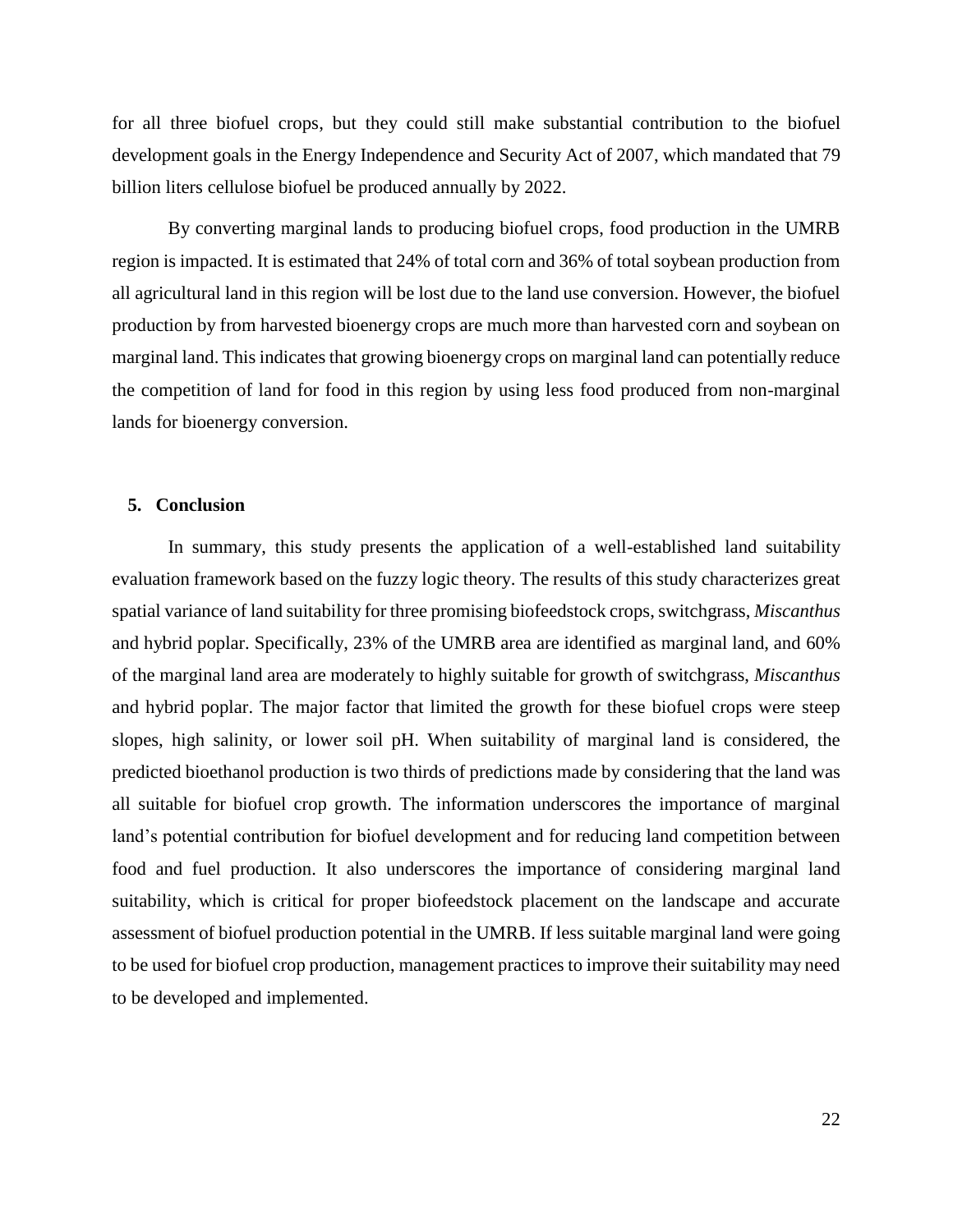# **6. Acknowledgement**

This study was funded by the US Department of Energy (Award No. DE-EE0004396) and CENUSA Bioenergy grant (USDA NIFA\_AFRI grant No. 2011-68005-30411). We also would like to acknowledge GIS data and support provided by Larry Theller, Department of Agricultural and Biological Engineering, Purdue University, and the help provided by Dr. James Kiniry (Research Agronomist from Agricultural Research Service, United States Department of Agriculture).

# **7. References**

- Agnieszka Płażek FD (2014) Tolerance of *Miscanthus × giganteus* to salinity depends on initial weight of rhizomes as well as high accumulation of potassium and proline in leaves. *Industrial Crops and Products*, **52**, 278–285.
- Ashraf M, Harris PJC (2004) Potential biochemical indicators of salinity tolerance in plants. *Plant Science*, **166**, 3–16.
- Bolinder MA, Angers DA, Bélanger G, Michaud R, Laverdière MR (2002) Root biomass and shoot to root ratios of perennial forage crops in eastern Canada. *Canadian Journal of Plant Science*, **82**, 731–737.
- Cai X, Zhang X, Wang D (2011) Land availability for biofuel production. *Environmental Science & Technology*, **45**, 334–339.
- Campbell JE, Lobell DB, Genova RC, Field CB (2008) The global potential of bioenergy on abandoned agriculture lands. *Environmental Science & Technology*, **42**, 5791–5794.
- Cobuloglu HI, Büyüktahtakın İE (2015) Food vs. biofuel: An optimization approach to the spatiotemporal analysis of land-use competition and environmental impacts. *Applied Energy*, **140**, 418–434.
- Costello C, Griffin WM, Landis AE, Matthews HS (2009) Impact of biofuel crop production on the formation of hypoxia in the Gulf of Mexico. *Environmental Science & Technology*, **43**, 7985–7991.
- Davis EB, Jager HI, West TO, Perlack RD, Brandt CC (2008) *Exploring potential U.S. switchgrass production for lignocellulosic ethanol*. Department of Energy, United States.
- Dkhili M, Anderson B (1990) Salt effects on seedling growth of switchgrass and big bluestem. In: *Proceedings of the twelfth north american prairie conference*. Ceder Falls, Iowa.
- Elsheikh R, Mohamed Shariff ARB, Amiri F, Ahmad NB, Balasundram SK, Soom MAM (2013) Agriculture Land Suitability Evaluator (ALSE): A decision and planning support tool for tropical and subtropical crops. *Computers and Electronics in Agriculture*, **93**, 98–110.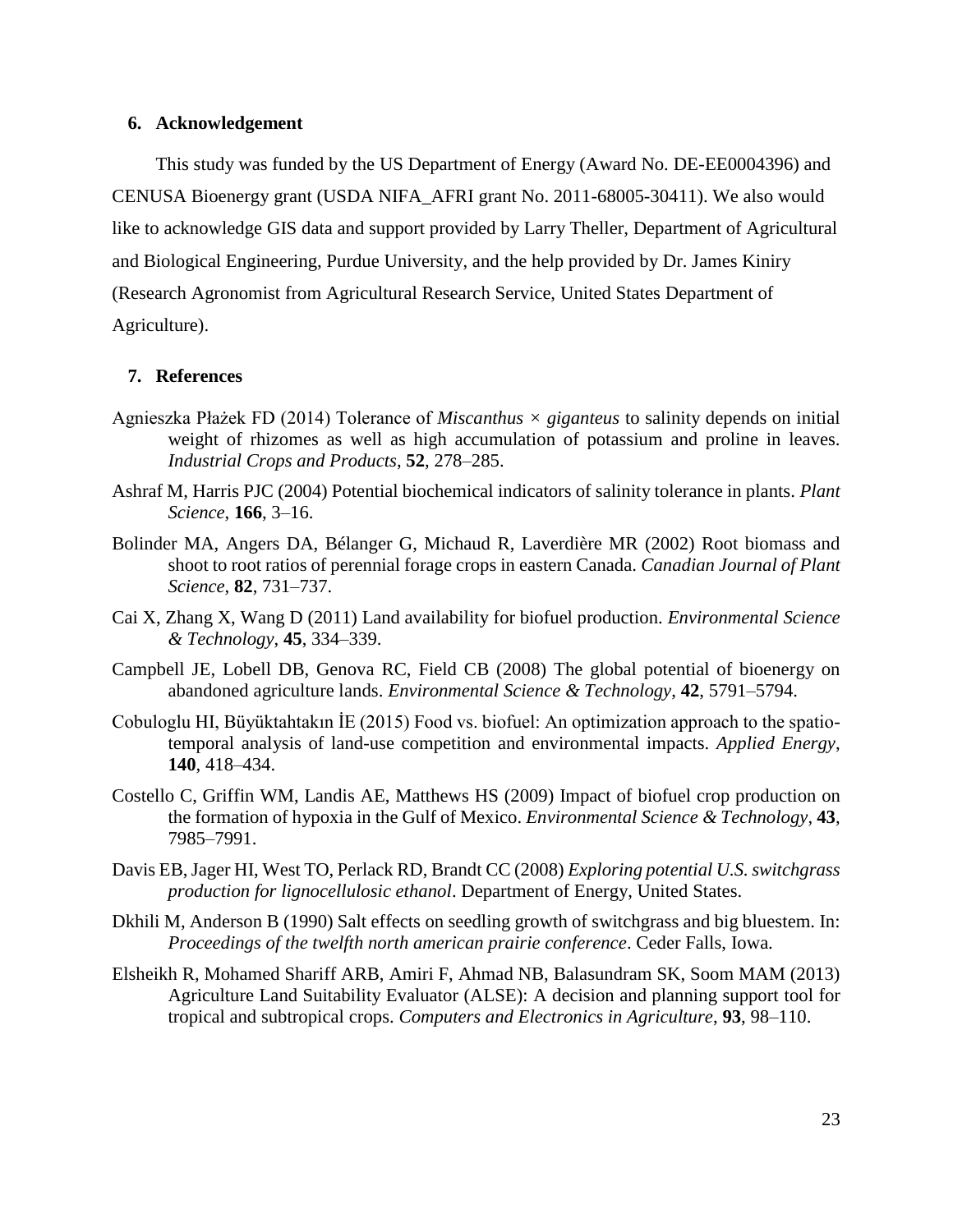- Feng Q, Chaubey I, Her YG, Cibin R, Engel B, Volenec J, Wang X (2015) Hydrologic and water quality impacts and biomass production potential on marginal land. *Environmental Modelling & Software*, **72**, 230–238.
- Fortier J, Truax B, Gagnon D, Lambert F (2013) Root biomass and soil carbon distribution in hybrid poplar riparian buffers, herbaceous riparian buffers and natural riparian woodlots on farmland. *SpringerPlus*, **2**, 539.
- Gao K, Boiano S, Marzocchella A, Rehmann L (2014) Cellulosic butanol production from alkalipretreated switchgrass (*Panicum virgatum*) and phragmites (*Phragmites australis*). *Bioresource Technology*, **174**, 176–181.
- Garten CT, Wullschleger SD (1999) Soil carbon inventories under a bioenergy crop (switchgrass): measurement limitations. *Journal of Environment Quality*, **28**, 1359.
- Gelfand I, Sahajpal R, Zhang X, Izaurralde RC, Gross KL, Robertson GP (2013) Sustainable bioenergy production from marginal lands in the US Midwest. *Nature*, **493**, 514–517.
- Gopalakrishnan G, Negri MC, Wang M, Wu M, Snyder SW, LaFreniere L (2009) Biofuels, land, and water: a systems approach to sustainability. *Environmental Science & Technology*, **43**, 6094–6100.
- Gopalakrishnan G, Cristina Negri M, Snyder SW (2011) A novel framework to classify marginal land for sustainable biomass feedstock production. *Journal of Environmental Quality*, **40**, 1593–1600.
- Segal R, Growing Hybrid Poplars, Poplar Trees and Cuttings. http://hybri dpoplar.com/home/sr1/growing main.html#0 (accessed Jun 2, 2015).
- Hanson JD, Johnson HA (2005) Germination of switchgrass under various temperature and pH regimes. *Seed Technology*, **27**, 203–210.
- Harvey M, Pilgrim S (2011) The new competition for land: Food, energy, and climate change. *Food Policy*, **36**, S40–S51.
- Heaton EA, Dohleman FG, Long SP (2008) Meeting US biofuel goals with less land: the potential of *Miscanthus*. *Global Change Biology*, **14**, 2000–2014.
- Jensen E, Robson P, Norris J, Cookson A, Farrar K, Donnison I, Clifton-Brown J (2013) Flowering induction in the bioenergy grass *Miscanthus* sacchariflorus is a quantitative short-day response, whilst delayed flowering under long days increases biomass accumulation. *Journal of Experimental Botany*, **64**, 541–552.
- Joss BN, Hall RJ, Sidders DM, Keddy TJ (2008) Fuzzy-logic modeling of land suitability for hybrid poplar across the Prairie Provinces of Canada. *Environmental Monitoring and Assessment*, **141**, 79–96.
- Kang S, Post W, Wang D, Nichols J, Bandaru V, West T (2013a) Hierarchical marginal land assessment for land use planning. *Land Use Policy*, **30**, 106–113.
- Kang SJ, Post WM, Nichols JA, Wang D, West TO, Bandaru V, Izaurralde RC (2013b) Marginal lands: concept, assessment and management. *Journal of Agricultural Science (Toronto)*, **5**, 129–139.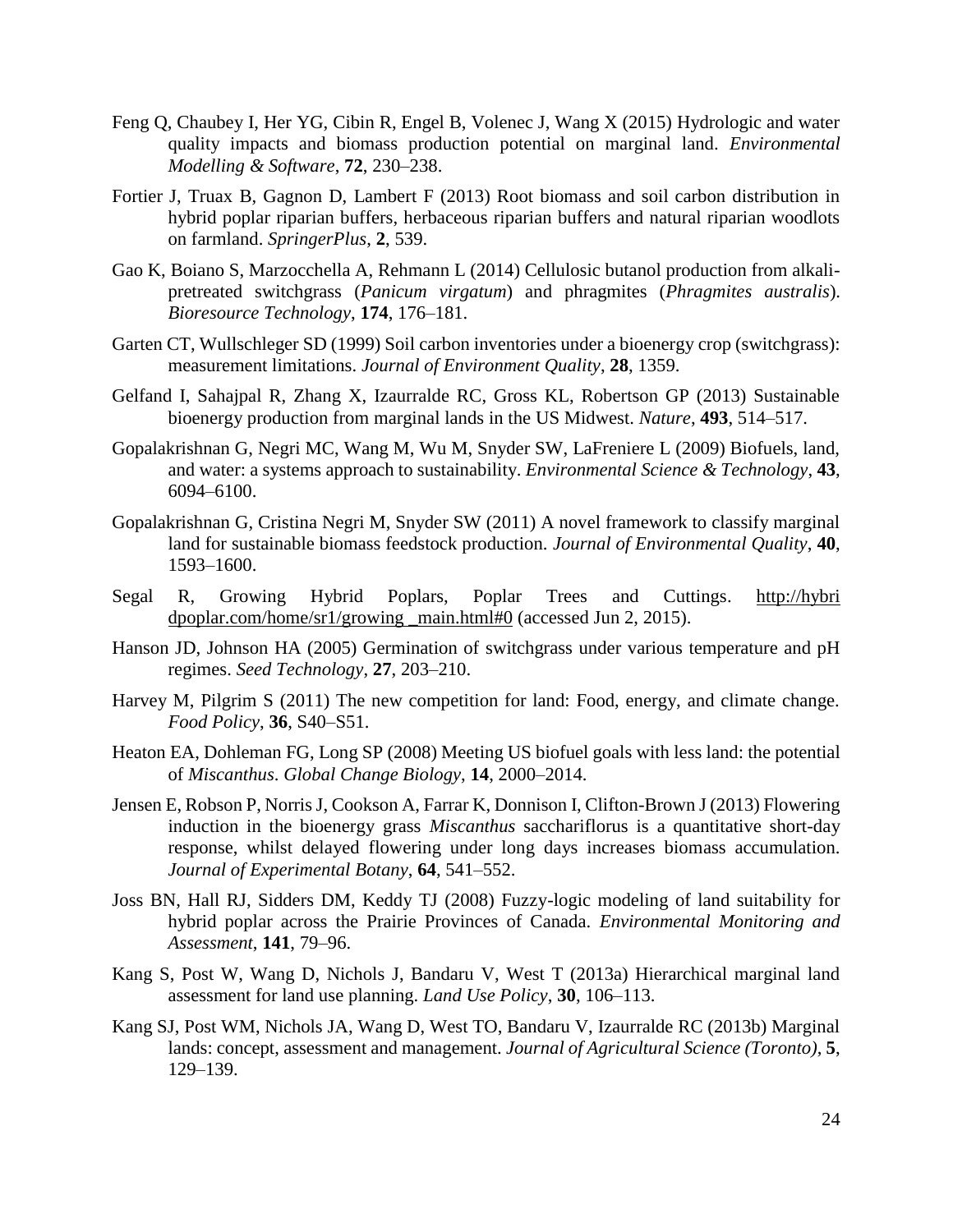- Kastner T, Rivas MJI, Koch W, Nonhebel S (2012) Global changes in diets and the consequences for land requirements for food. *Proceedings of the National Academy of Sciences*, **109**, 6868–6872.
- Kim S, Rayburn AL, Voigt T, Parrish A, Lee DK (2012) Salinity Effects on Germination and Plant Growth of Prairie Cordgrass and Switchgrass. *Bioenergy Research*, **5**, 225–235.
- Lewis SM, Fitts G, Kelly M, Dale L (2014) A fuzzy logic-based spatial suitability model for drought-tolerant switchgrass in the United States. *Computers and Electronics in Agriculture*, **103**, 39–47.
- Liu X-JA, Fike JH, Galbraith JM, Fike WB, Parrish DJ, Evanylo GK, Strahm BD (2015) Effects of harvest frequency and biosolids application on switchgrass yield, feedstock quality, and theoretical ethanol yield. *GCB Bioenergy*, **7**, 112–121.
- Lovett AA, Sünnenberg GM, Richter GM, Dailey AG, Riche AB, Karp A (2009) Land use implications of increased biomass production identified by GIS-based suitability and yield mapping for *Miscanthus* in England. *BioEnergy Research*, **2**, 17–28.
- Lu L, Tang Y, Xie J, Yuan Y (2009) The role of marginal agricultural land-based mulberry planting in biomass energy production. *Renewable Energy*, **34**, 1789–1794.
- Ma Z, Wood CW, Bransby DI (2000) Impacts of soil management on root characteristics of switchgrass. *Biomass and Bioenergy*, **18**, 105–112.
- Malczewski J (2004) GIS-based land-use suitability analysis: a critical overview. *Progress in Planning*, **62**, 3–65.
- Matt A. Sanderson DWS (1997) Physiological and morphological responses of perennial forages to stress. *Advances in Agronomy*, **59**, 171–224.
- Maughan M, Bollero G, Lee DK et al. (2012) *Miscanthus × giganteus* productivity: the effects of management in different environments. *GCB Bioenergy*, **4**, 253–265.
- McLaughlin SB, Adams Kszos L (2005) Development of switchgrass (*Panicum virgatum*) as a bioenergy feedstock in the United States. *Biomass and Bioenergy*, **28**, 515–535.
- Milbrandt AR, Heimiller DM, Perry AD, Field CB (2014) Renewable energy potential on marginal lands in the United States. *Renewable & Sustainable Energy Reviews*, **29**, 473–481.
- Monti A, Zatta A (2009) Root distribution and soil moisture retrieval in perennial and annual energy crops in Northern Italy. *Agriculture, Ecosystems & Environment*, **132**, 252–259.
- Neukirchen D, Himken M, Lammel J, Czypionka-Krause U, Olfs H-W (1999) Spatial and temporal distribution of the root system and root nutrient content of an established *Miscanthus* crop. *European Journal of Agronomy*, **11**, 301–309.
- Parrish DJ, Fike JH (2005) The biology and agronomy of switchgrass for biofuels. *Critical Reviews in Plant Sciences*, **24**, 423–459.
- Peterson GM, Galbraith JK (1932) The concept of marginal land. *Journal of Farm Economics*, **14**, 295–310.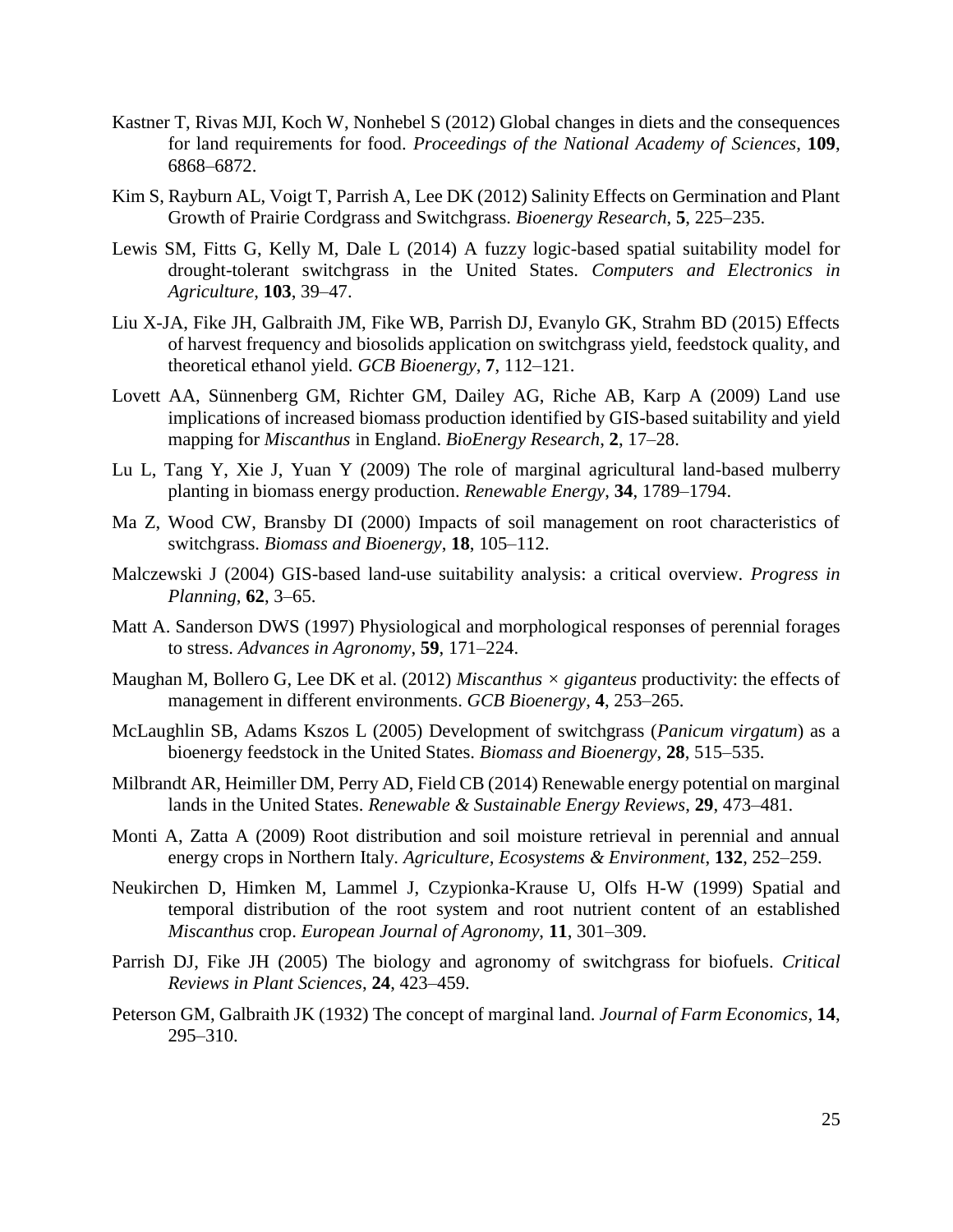- Porzio GF, Prussi M, Chiaramonti D, Pari L (2012) Modelling lignocellulosic bioethanol from poplar: estimation of the level of process integration, yield and potential for co-products. *Journal of Cleaner Production*, **34**, 66–75.
- Reshmidevi TV, Eldho TI, Jana R (2009) A GIS-integrated fuzzy rule-based inference system for land suitability evaluation in agricultural watersheds. *Agricultural Systems*, **101**, 101–109.
- Sanderson MA, Wolf DD (1995) Morphological development of switchgrass in diverse environments. *Agronomy Journal*, **87**, 908–915.
- Sannigrahi P, Ragauskas AJ, Tuskan GA (2010) Poplar as a feedstock for biofuels: A review of compositional characteristics. *Biofuels, Bioproducts and Biorefining*, **4**, 209–226.
- Schnepf R, Yacobucci BD (2010) Renewable fuel standard (RFS): overview and issues. In: *CRS Report for Congress*.
- Shortall OK (2013) "Marginal land" for energy crops: Exploring definitions and embedded assumptions. *Energy Policy*, **62**, 19–27.
- Sicat RS, Carranza EJM, Nidumolu UB (2005) Fuzzy modeling of farmers' knowledge for land suitability classification. *Agricultural Systems*, **83**, 49–75.
- Srinivasan R, Zhang X, Arnold J (2010) SWAT ungauged: hydrological budget and crop yield predictions in the Upper Mississippi River Basin. *Transactions of the ASABE*, **53**, 1533– 1546.
- Steppuhn H, Kort J, Wall KG (2008) First year growth response of selected hybrid poplar cuttings to root-zone salinity. *Canadian Journal of Plant Science*, **88**, 473–483.
- Tang Y, Xie J-S, Geng S (2010) Marginal land-based biomass energy production in China. *Journal of Integrative Plant Biology*, **52**, 112–121.
- Trybula EM, Cibin R, Burks JL, Chaubey I, Brouder SM, Volenec JJ (2014) Perennial rhizomatous grasses as bioenergy feedstock in SWAT: parameter development and model improvement. *GCB Bioenergy*, n/a–n/a.
- USDA National Agricultural Statistics Service Cropland Data Layer. 2014 Published crop-specific data layer [online]. *Available at: http://nassgeodata.gmu.edu/CropScape/ (accessed June 1, 2015)*, **USDA-NASS, Washington, DC.**
- Vaughan DH, Cundiff JS, Parrish DJ (1989) Herbaceous crops on marginal sites Erosion and economics. *Biomass*, **20**, 199–208.
- Werling BP, Dickson TL, Isaacs R et al. (2014) Perennial grasslands enhance biodiversity and multiple ecosystem services in bioenergy landscapes. *Proceedings of the National Academy of Sciences*, **111**, 1652–1657.
- Williams MJ, Douglas J (2011) Planting and managing Giant *Miscanthus* as a biomass energy crop. In Plant Material Program. **Technical No. 4**.
- Wu M, Demissie Y, Yan E (2012) Simulated impact of future biofuel production on water quality and water cycle dynamics in the Upper Mississippi river basin. *Biomass and Bioenergy*, **41**, 44–56.